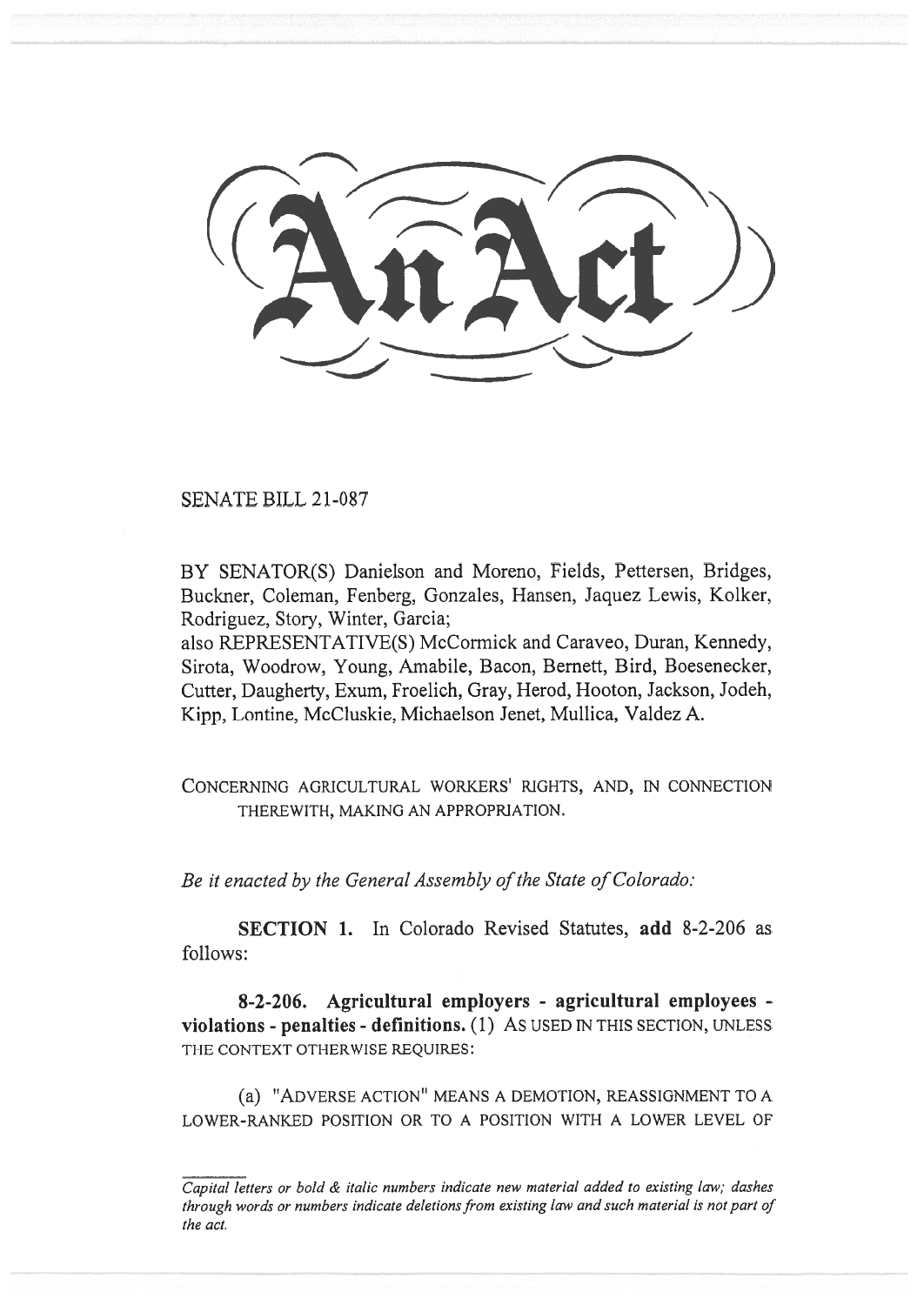COMPENSATION, DECREASE IN COMPENSATION LEVEL, DENIAL OF PROMOTION, OR TERMINATION OF EMPLOYMENT; OR OTHER DECISION FOR EMPLOYMENT PURPOSES THAT ADVERSELY AFFECTS AN AGRICULTURAL EMPLOYEE.

(b) "AGRICULTURAL EMPLOYEE" MEANS A PERSON EMPLOYED BY AN AGRICULTURAL EMPLOYER.

(c) "AGRICULTURAL EMPLOYER" HAS THE SAME MEANING SET FORTH IN SECTION 8-3-104 (1).

(d) "DIRECTOR" MEANS THE DIRECTOR OF THE DIVISION.

(e) "DIVISION" MEANS THE DIVISION OF LABOR STANDARDS AND STATISTICS IN THE DEPARTMENT OF LABOR AND EMPLOYMENT.

(2) THE RIGHTS, REMEDIES, AND PENALTIES SPECIFIED IN THIS SECTION ARE IN ADDITION TO ANY RIGHTS, REMEDIES, OR PENALTIES AVAILABLE TO AGRICULTURAL EMPLOYEES UNDER ARTICLE 3 OR 6 OF THIS TITLE 8, PART 2 OF ARTICLE 13.5 OF THIS TITLE 8, ARTICLE 14.4 OF THIS TITLE 8, OR ANY OTHER REMEDIES AVAILABLE PURSUANT TO LAW.

(3) (a) AN AGRICULTURAL EMPLOYER SHALL NOT RETALIATE AGAINST ANY PERSON, INCLUDING AN AGRICULTURAL EMPLOYEE, ASSERTING OR SEEKING RIGHTS PROTECTED UNDER ARTICLE 3 OR 6 OF THIS TITLE 8, PART 2 OF ARTICLE 13.5 OF THIS TITLE 8, ARTICLE 14.4 OF THIS TITLE 8, INCLUDING COMPLAINING PUBLICLY OR SUPPORTING AN AGRICULTURAL EMPLOYEE SEEKING OR ASSERTING RIGHTS, REMEDIES, OR PENALTIES UNDER THOSE PROVISIONS OF THIS TITLE 8, OR ANY OTHER REMEDIES AVAILABLE PURSUANT TO LAW.

(b) THERE IS A REBUTTABLE PRESUMPTION THAT AN AGRICULTURAL EMPLOYER THAT TAKES AN ADVERSE ACTION AGAINST AN AGRICULTURAL EMPLOYEE WITHIN NINETY DAYS AFTER THE AGRICULTURAL EMPLOYEE HAS ASSERTED OR SOUGHT ANY PROTECTED RIGHTS, REMEDIES, OR PENALTIES UNDER ARTICLE 3 OR 6 OF THIS TITLE 8, PART 2 OF ARTICLE 13.5 OF THIS TITLE 8, ARTICLE 14.4 OF THIS TITLE 8, OR ANY OTHER REMEDIES AVAILABLE PURSUANT TO LAW HAS RETALIATED AGAINST THE AGRICULTURAL EMPLOYEE.

PAGE 2-SENATE BILL 21-087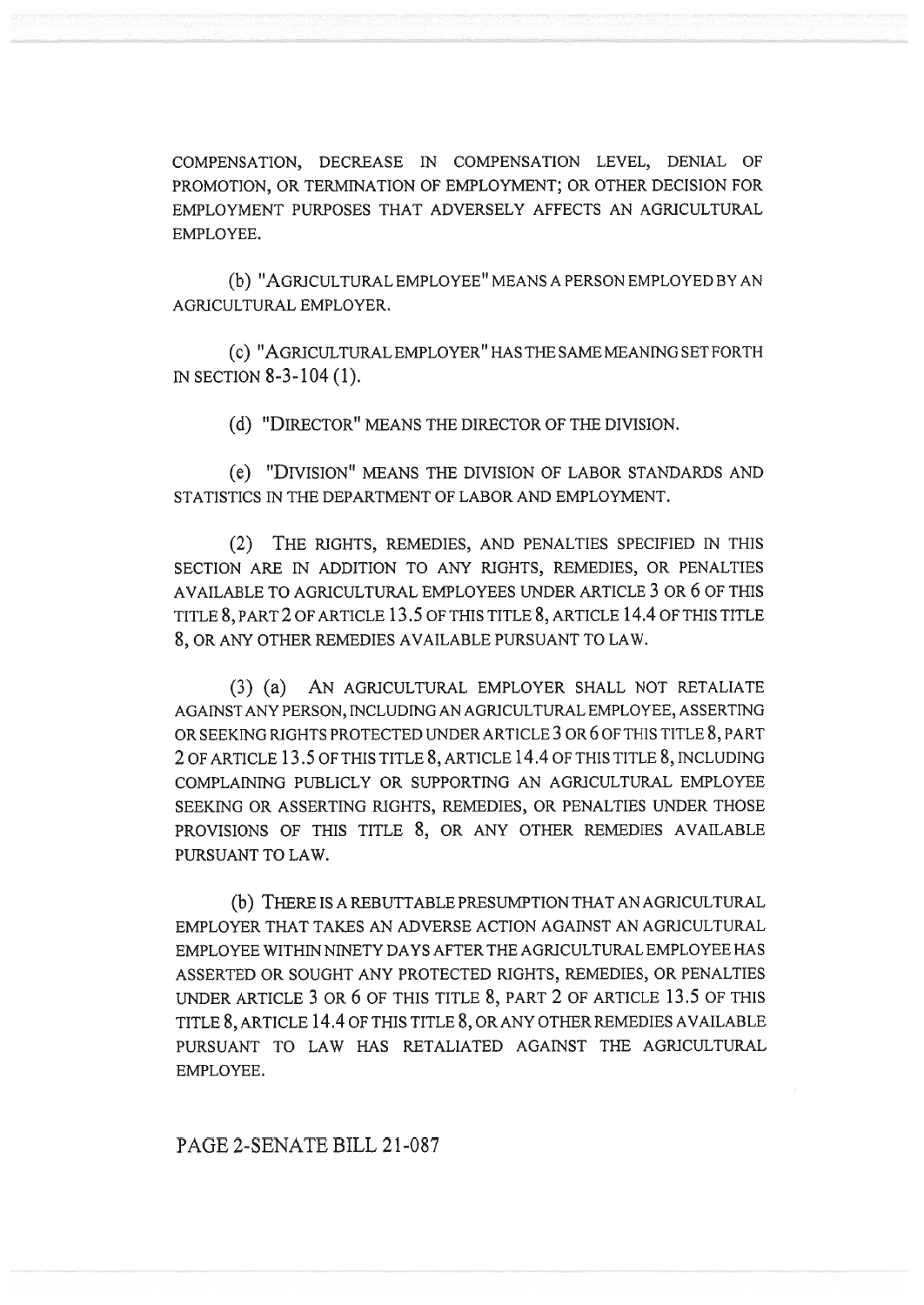(c) AN AGRICULTURAL EMPLOYEE, A PERSON WHO HAS A FAMILIAL OR WORKPLACE RELATIONSHIP WITH THE AGRICULTURAL EMPLOYEE, OR A PERSON WITH WHOM THE AGRICULTURAL EMPLOYEE EXCHANGES CARE OR SUPPORT WHO HAS BEEN AGGRIEVED BY RETALIATION BY A PERSON MAY ASSERT A CLAIM:

(I) IN DISTRICT COURT FOR INJUNCTIVE AND EQUITABLE REMEDIES, A PENALTY IN THE AMOUNT OF THE GREATER OF THE ACTUAL DAMAGES OR TEN THOUSAND DOLLARS FOR EACH VIOLATION, AND ATTORNEY FEES AND COSTS; OR

(II) WITH THE DIVISION PURSUANT TO RULES ADOPTED BY THE DIRECTOR. THE DIRECTOR MAY INVESTIGATE AND ORDER ALL REMEDIES AVAILABLE IN DISTRICT COURT OR MAY DECLINE TO INVESTIGATE AND THUS AUTHORIZE THE COMPLAINANT TO FILE SUIT IN DISTRICT COURT. A DECISION BY THE DIRECTOR TO DECLINE TO INVESTIGATE MUST BE MADE WITHIN NINETY DAYS AFTER THE CLAIM IS FILED AS ESTABLISHED BY RULE OF THE DIRECTOR. THE STATUTE OF LIMITATIONS IS TOLLED FOR THE PURPOSE OF FILING A CLAIM IN DISTRICT COURT FROM THE DATE THAT THE CLAIM IS ASSERTED UNTIL NINETY DAYS AFTER THE DIRECTOR DECLINES TO INVESTIGATE THE CLAIM.

(4) (a) IF A PERSON WHO HAS ENGAGED IN RETALIATION HAS VIOLATED THIS SECTION OR HAS VIOLATED ARTICLE 3 OR 6 OF THIS TITLE 8, PART 2 OF ARTICLE 13.5 OF THIS TITLE 8, OR ARTICLE 14.4 OF THIS TITLE 8 IN A MANNER THAT HAS HARMED AN AGRICULTURAL EMPLOYEE, THE DIRECTOR MAY COMMENCE AN ACTION IN DISTRICT COURT ON BEHALF OF THE STATE OF COLORADO AGAINST THE PERSON WHO RETALIATED AGAINST:

(I) AN AGRICULTURAL EMPLOYEE;

(II) A PERSON WHO HAS A FAMILIAL OR WORKPLACE RELATIONSHIP WITH THE AGRICULTURAL EMPLOYEE; OR

(III) A PERSON WITH WHOM THE AGRICULTURAL EMPLOYEE EXCHANGES CARE OR SUPPORT.

(b) THE DIRECTOR MAY SEEK AN ORDER IMPOSING RESTITUTION, INJUNCTIVE AND EQUITABLE REMEDIES, AND AN APPROPRIATE PENALTY OF MORE THAN ONE HUNDRED DOLLARS BUT NOT MORE THAN ONE THOUSAND

PAGE 3-SENATE BILL 21-087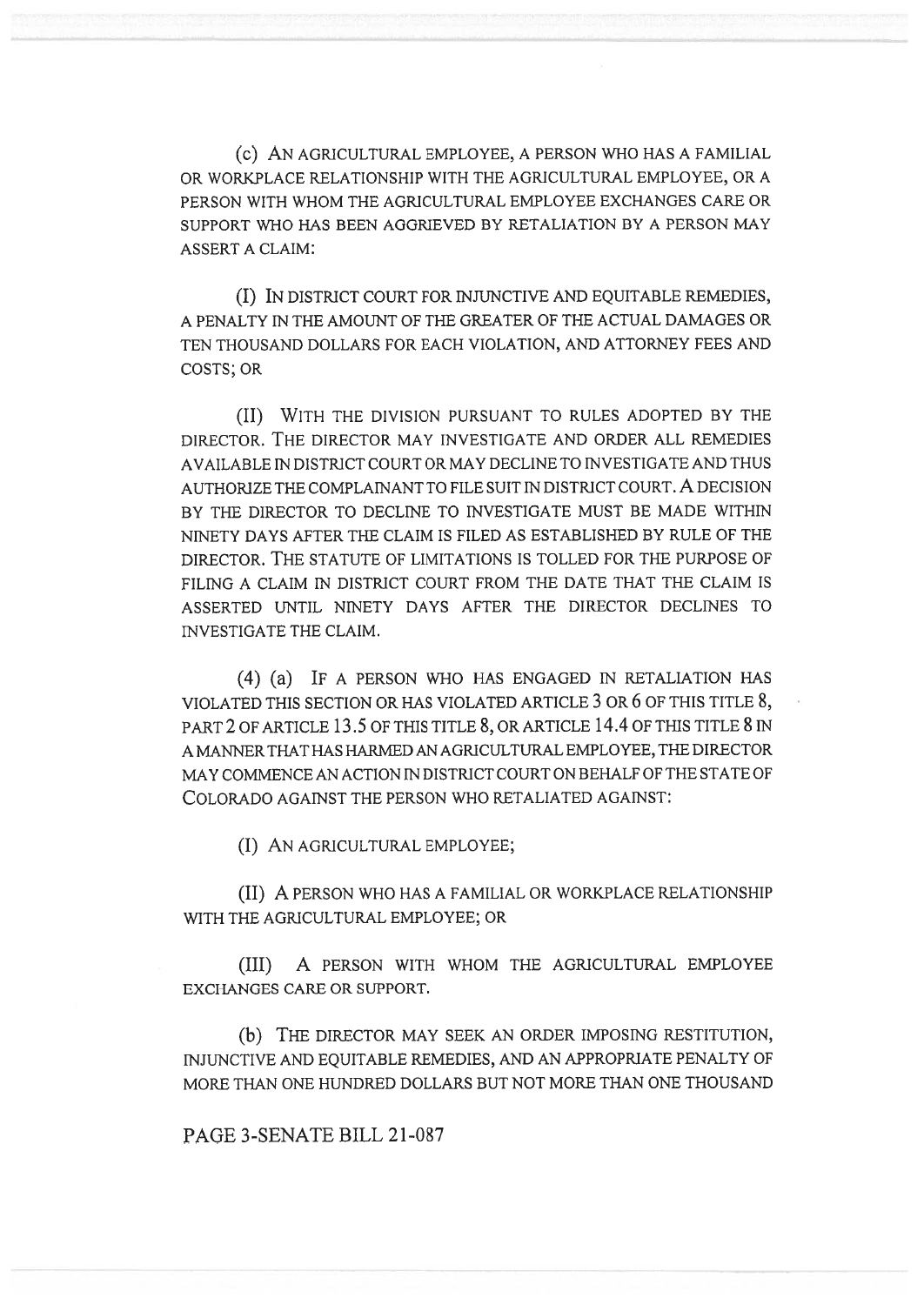DOLLARS PER VIOLATION.

SECTION 2. In Colorado Revised Statutes, 8-3-104, amend the introductory portion,  $(1)$ ,  $(11)$ , and  $(12)$ ; and  $add (1.5)$  as follows:

8-3-104. Definitions. As used in this article ARTICLE 3, unless the context otherwise requires:

(1) (a) "All-union agreement" means a contractual provision between an employer or group of employers and a collective bargaining unit representing-some-or-all-of-the-employees-of-the-employer-or-group-ofemployers-providing-for-any-type-of-union-security and-compelling-an employee's-financial-support-or-allegiance-to-a-labor-organization. "All-union agreement" includes, but is not limited to, contractual provision for a union shop, a modified union shop, an agency shop (meaning a contractual provision which provides for periodic payment of a sum in lieu of union dues but does not require union membership), a modified agency shop, a prehire agreement, maintenance of dues, or maintenance of membership. "AGRICULTURAL EMPLOYER" MEANS A PERSON THAT:

(I) REGULARLY ENGAGES THE SERVICES OF ONE OR MORE EMPLOYEES OR CONTRACTS WITH ANY PERSON WHO RECRUITS, SOLICITS, HIRES, EMPLOYS, FURNISHES, OR TRANSPORTS EMPLOYEES; AND

(II) IS ENGAGED IN ANY SERVICE OR ACTIVITY INCLUDED IN SECTION 203 (f) OF THE FEDERAL "FAIR LABOR STANDARDS ACT OF 1938", 29 U.S.C. SEC. 201 ET SEQ., AS AMENDED, OR ENGAGED IN "AGRICULTURAL LABOR" AS DEFINED IN SECTION 3121 (g) OF THE FEDERAL "INTERNAL REVENUE CODE OF 1986", AS AMENDED.

(b) THE MEANING OF "AGRICULTURAL EMPLOYER" MUST BE LIBERALLY CONSTRUED FOR THE PROTECTION OF PERSONS PROVIDING SERVICES TO AN EMPLOYER.

(1.5) "ALL-UNION AGREEMENT" MEANS A CONTRACTUAL PROVISION BETWEEN AN EMPLOYER OR GROUP OF EMPLOYERS AND A COLLECTIVE BARGAINING UNIT REPRESENTING SOME OR ALL OF THE EMPLOYEES OF THE EMPLOYER OR GROUP OF EMPLOYERS PROVIDING FOR ANY TYPE OF UNION SECURITY AND COMPELLING AN EMPLOYEE'S FINANCIAL SUPPORT OR ALLEGIANCE TO A LABOR ORGANIZATION. "ALL-UNION AGREEMENT"

PAGE 4-SENATE BILL 21-087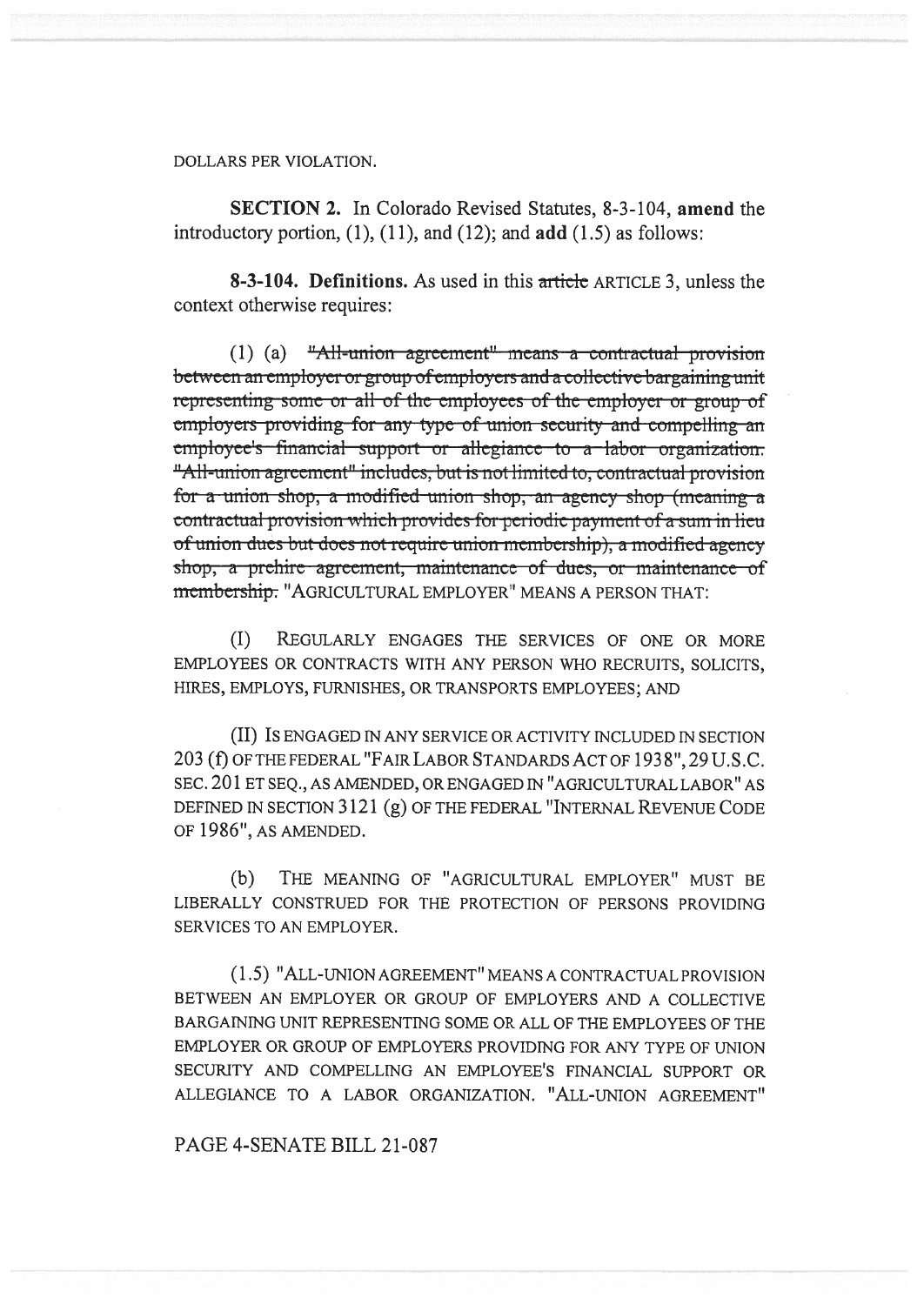INCLUDES, BUT IS NOT LIMITED TO, CONTRACTUAL PROVISION FOR A UNION SHOP, A MODIFIED UNION SHOP, AN AGENCY SHOP (MEANING A CONTRACTUAL PROVISION THAT PROVIDES FOR PERIODIC PAYMENT OF A SUM IN LIEU OF UNION DUES BUT DOES NOT REQUIRE UNION MEMBERSHIP), A MODIFIED AGENCY SHOP, A PREHIRE AGREEMENT, MAINTENANCE OF DUES, OR MAINTENANCE OF MEMBERSHIP.

 $(11)(a)$  "Employee" includes any person: other than an independent contractor, domestic servants employed in and about private homes, and farm and ranch labor.

(I) Working for another for hire in the state of Colorado in a nonexecutive or nonsupervisory capacity, and shall IS not be limited to the employees of a particular employer and shall include INCLUDES any individual whose work has ceased solely as a consequence of or in connection with any current labor dispute or because of any unfair labor practice on the part of an employer; and

 $\left(\frac{b}{b}\right)$  (II) (A) Who has not refused or failed to return to work upon the final disposition of a labor dispute or a charge of an unfair labor practice by a tribunal having competent jurisdiction of the same or whose jurisdiction was accepted by the employee or his THE EMPLOYEE'S representative;

 $f(\mathbf{c})$  (B) Who has not been found to have committed or to have been a party to any unfair labor practice under this article ARTICLE 3;

 $(d)$  (C) Who has not obtained regular and substantially equivalent employment elsewhere; or

 $(e)$  (D) Who has not been absent from his THE PERSON'S employment for a substantial period of time during which reasonable expectancy of settlement has ceased, except by an employer's unlawful refusal to bargain, and whose place has been filled by another engaged in the regular manner for an indefinite or protracted period and not merely for the duration of a strike or lockout. but shall not include any individual employed in the domestic-service-of-a-family or person at his home or any individual employed by his parent or spouse or any employee who is subject to the federal "Railway Labor Act".

(b) "EMPLOYEE" DOES NOT INCLUDE:

PAGE 5-SENATE BILL 21-087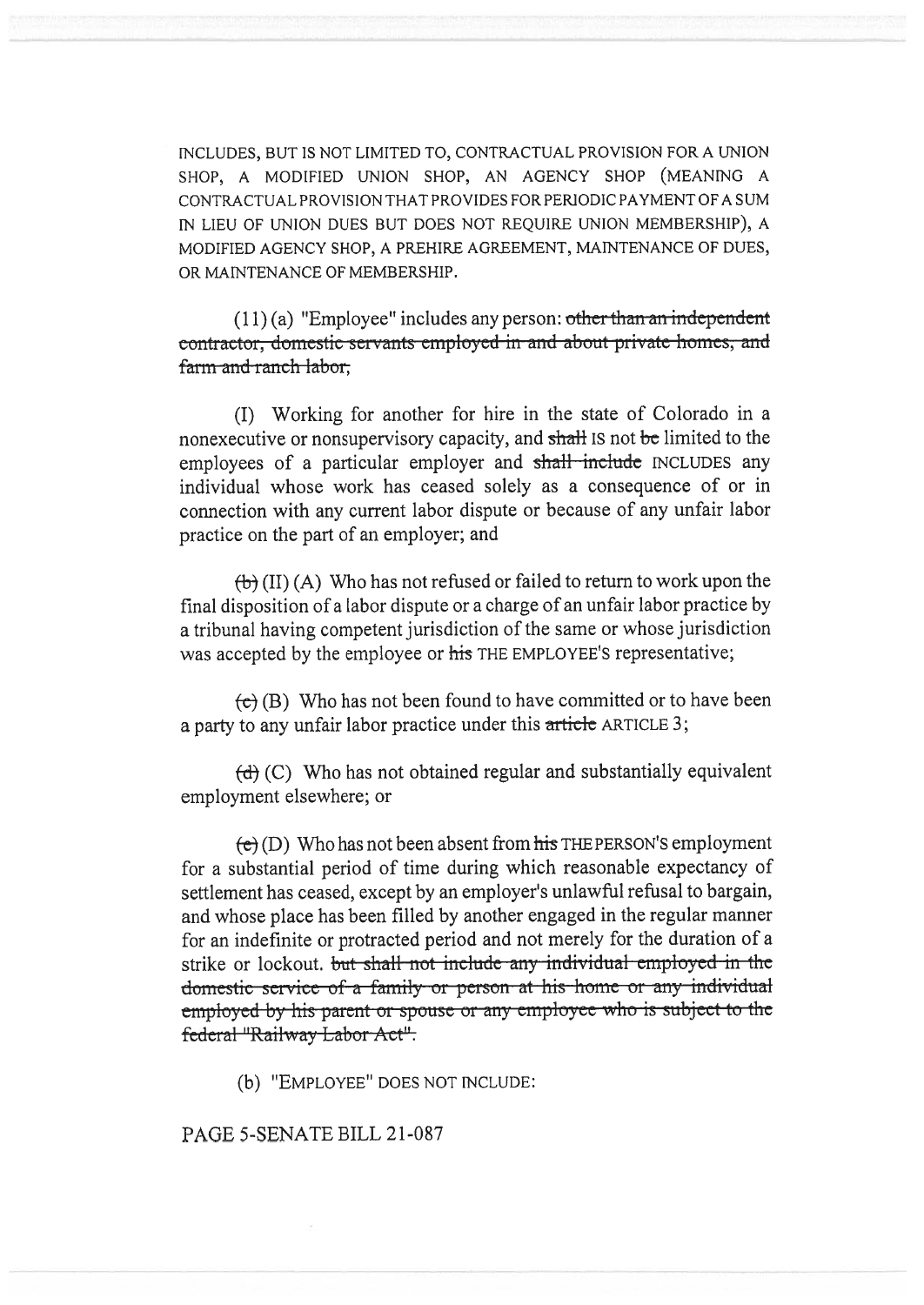(I) AN INDEPENDENT CONTRACTOR;

(II) DOMESTIC SERVANTS EMPLOYED IN AND ABOUT PRIVATE HOMES;

(III) AN INDIVIDUAL EMPLOYED BY THE INDIVIDUAL'S PARENT OR SPOUSE;

(IV) AN EMPLOYEE WHO IS SUBJECT TO THE FEDERAL "RAILWAY LABOR ACT", 45 U.S.C. SEC. 151 ET SEQ., AS AMENDED; OR

(V) A PARENT, SPOUSE, OR CHILD OF AN AGRICULTURAL EMPLOYER'S IMMEDIATE FAMILY.

r purposes of this subsection (11), "farm" means stock, dairy, poultry, fur-bearing animal, and truck farms, plantations, ranches, nurseries; ranges, greenhouses, orchards, and other structures used for the raising of agricultural or horticultural commodities, provided such structures are utilized for at least fifty percent of the total output produced.

(12) (a) (I) "Employer" means a person who regularly engages the services of eight or more employees, other than persons within the classes expressly exempted under the terms of subsection  $(11)$  of this section. and

(II) "EMPLOYER" includes:

(A) Any person acting on behalf of  $\frac{1}{2}$  any such AN employer within the scope of his THE EMPLOYER'S authority, express or implied; The term AND

(B) AN AGRICULTURAL EMPLOYER.

(b) "EMPLOYER" does not include the state or any political subdivision thereof; except where the state or any political subdivision thereof acquires or operates a mass transportation system or any carrier by railroad, express company, or sleeping car company subject to the federal "Railway Labor Act", 45 U.S.C. sec. 151 et seq., AS AMENDED, or any labor organization or anyone acting in behalf of such organization other than when he THE EMPLOYER is acting as an employer-in-fact.

SECTION 3. In Colorado Revised Statutes, add 8-6-101.5 as follows:

PAGE 6-SENATE BILL 21-087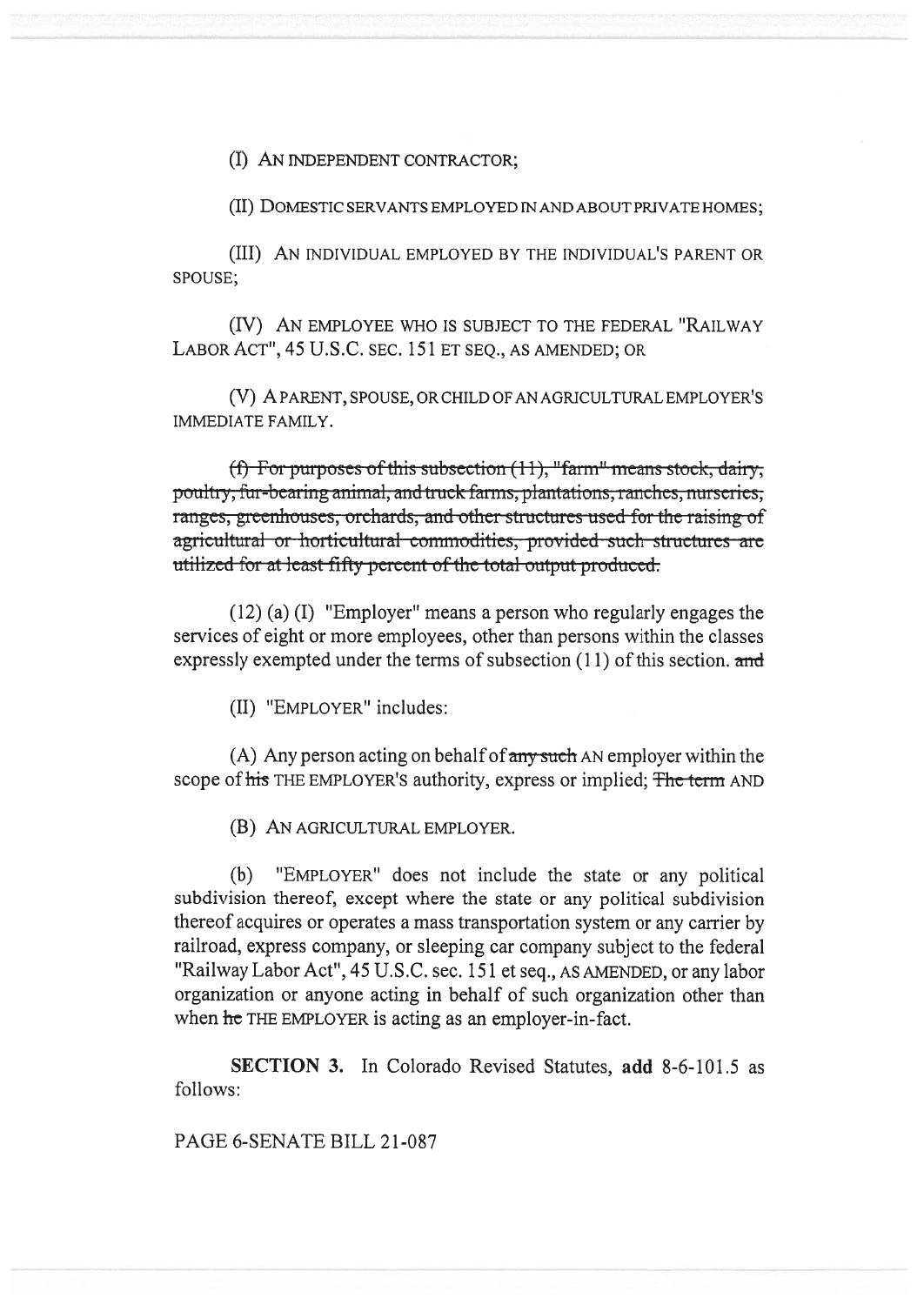8-6-101.5. Minimum wage for agricultural workers - rest periods - overwork protections - definition. (1) (a) ON AND AFTER JANUARY 1, 2022, EXCEPT AS PROVIDED IN SUBSECTION (1)(b) OF THIS SECTION, THE MINIMUM WAGE REQUIREMENTS OF SECTION 15 OF ARTICLE XVIII OF THE STATE CONSTITUTION, AND ANY MINIMUM WAGE LAWS ENACTED PURSUANT TO THIS ARTICLE 6, APPLY TO AGRICULTURAL EMPLOYERS EMPLOYING AGRICULTURAL WORKERS.

(b) THE COLORADO MINIMUM WAGE THAT AN AGRICULTURAL EMPLOYER MUST PAY TO AN AGRICULTURAL WORKER WHO IS PRINCIPALLY ENGAGED IN THE RANGE PRODUCTION OF LIVESTOCK, AS DESCRIBED IN 29 CFR 780.323 TO 29 CFR 780.329, ON THE OPEN RANGE IS:

(I) BEGINNING JANUARY 1, 2022, AND THROUGH DECEMBER 31, 2022, FIVE HUNDRED FIFTEEN DOLLARS PER WEEK; AND

(II) BEGINNING JANUARY 1, 2023,THE MINIMUM WAGE REQUIRED IN THE PRIOR CALENDAR YEAR ADJUSTED ANNUALLY AS MEASURED BY THE UNITED STATES DEPARTMENT OF LABOR'S BUREAU OF LABOR STATISTICS CONSUMER PRICE INDEX FOR DENVER-AURORA-LAKEWOOD OR ITS PREDECESSOR OR SUCCESSOR INDEX. THE DIRECTOR MAY SET A HIGHER MINIMUM WAGE THAN IS REQUIRED IN THIS SUBSECTION  $(1)(b)(II)$ CONSISTENT WITH THE DIRECTOR'S AUTHORITY AND DUTIES, INCLUDING UNDER THIS ARTICLE 6.

(2) (a) AN AGRICULTURAL WORKER IS ENTITLED TO AN UNINTERRUPTED AND DUTY-FREE MEAL PERIOD OF AT LEAST A THIRTY-MINUTE DURATION WHEN THE AGRICULTURAL WORKER'S SHIFT EXCEEDS FIVE CONSECUTIVE HOURS. THE MEAL PERIODS, TO THE EXTENT PRACTICABLE, MUST BE AT LEAST ONE HOUR AFTER THE START, AND ONE HOUR BEFORE THE END, OF THE SHIFT. AN AGRICULTURAL WORKER MUST BE RELIEVED OF ALL DUTIES AND PERMITTED TO PURSUE PERSONAL ACTIVITIES FOR A PERIOD TO QUALIFY AS NONWORK, UNCOMPENSATED TIME. IF THE NATURE OF THE BUSINESS ACTIVITIES OR OTHER CIRCUMSTANCES MAKES THE UNINTERRUPTED MEAL PERIOD IMPRACTICAL, THE AGRICULTURAL EMPLOYEE MUST BE PERMITTED TO CONSUME AN ON-DUTY MEAL WHILE PERFORMING DUTIES. AN AGRICULTURAL EMPLOYEE MUST BE PERMITTED TO FULLY CONSUME A MEAL OF CHOICE WHILE WORKING AND BE FULLY COMPENSATED FOR THE ON-DUTY MEAL PERIOD WITHOUT ANY LOSS OF TIME OR COMPENSATION.

PAGE 7-SENATE BILL 21-087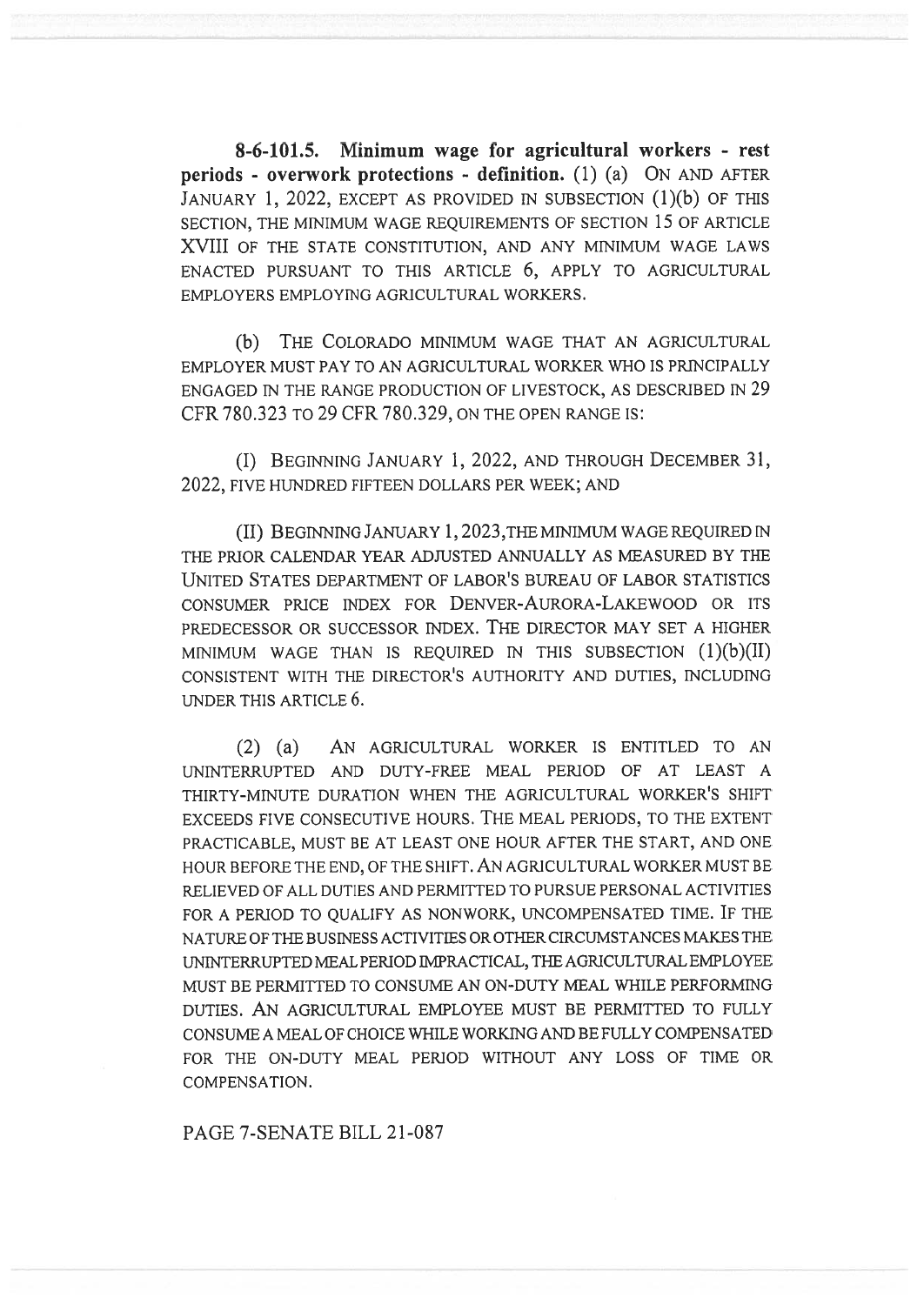(b) AN AGRICULTURAL WORKER IS ENTITLED TO AN UNINTERRUPTED AND DUTY-FREE REST PERIOD OF AT LEAST TEN MINUTES WITHIN EACH FOUR HOURS OF WORK.

(c) THIS SUBSECTION (2) DOES NOT APPLY TO A TRUCK DRIVER WHOSE SOLE AND PRINCIPAL DUTY IS TO HAUL LIVESTOCK OR TO A COMBINE OR HARVESTER OPERATOR WHILE HARVESTING.

(3) AS USED IN THIS SECTION, "AGRICULTURAL WORKER" HAS THE MEANING SET FORTH IN SECTION 8-13.5-201 (3).

SECTION 4. In Colorado Revised Statutes, add 8-6-120 as follows:

8-6-120. Overtime wages for agricultural workers - legislative declaration. THE DIRECTOR SHALL PROMULGATE RULES PROVIDING MEANINGFUL OVERTIME AND MAXIMUM HOURS PROTECTIONS TO AGRICULTURAL EMPLOYEES TO BE PROPOSED NO LATER THAN OCTOBER 31, 2021, AND ADOPTED NO LATER THAN JANUARY 31,2022.1N PROMULGATING SUCH RULES, THE DIRECTOR SHALL CONSIDER THE INEQUITY AND RACIST ORIGINS OF THE EXCLUSION OF AGRICULTURAL EMPLOYEES FROM OVERTIME AND MAXIMUM HOURS PROTECTIONS AVAILABLE TO OTHER EMPLOYEES, THE FUNDAMENTAL RIGHT OF ALL EMPLOYEES TO OVERTIME AND MAXIMUM HOURS STANDARDS THAT PROTECT THE HEALTH AND WELFARE OF EMPLOYEES, AND THE UNIQUE DIFFICULTIES AGRICULTURAL EMPLOYEES HAVE OBTAINING WORKPLACE CONDITIONS EQUAL TO THOSE PROVIDED TO OTHER EMPLOYEES.

SECTION 5. In Colorado Revised Statutes, add part 2 to article 13.5 of title 8 as follows:

#### PART 2

### LABOR CONDITIONS FOR AGRICULTURAL WORKERS

8-13.5-201. Definitions. AS USED IN THIS PART 2, UNLESS THE CONTEXT OTHERWISE REQUIRES:

(1) "AGRICULTURAL EMPLOYER" HAS THE SAME MEANING SET FORTH IN SECTION 8-3-104 (1).

PAGE 8-SENATE BILL 21-087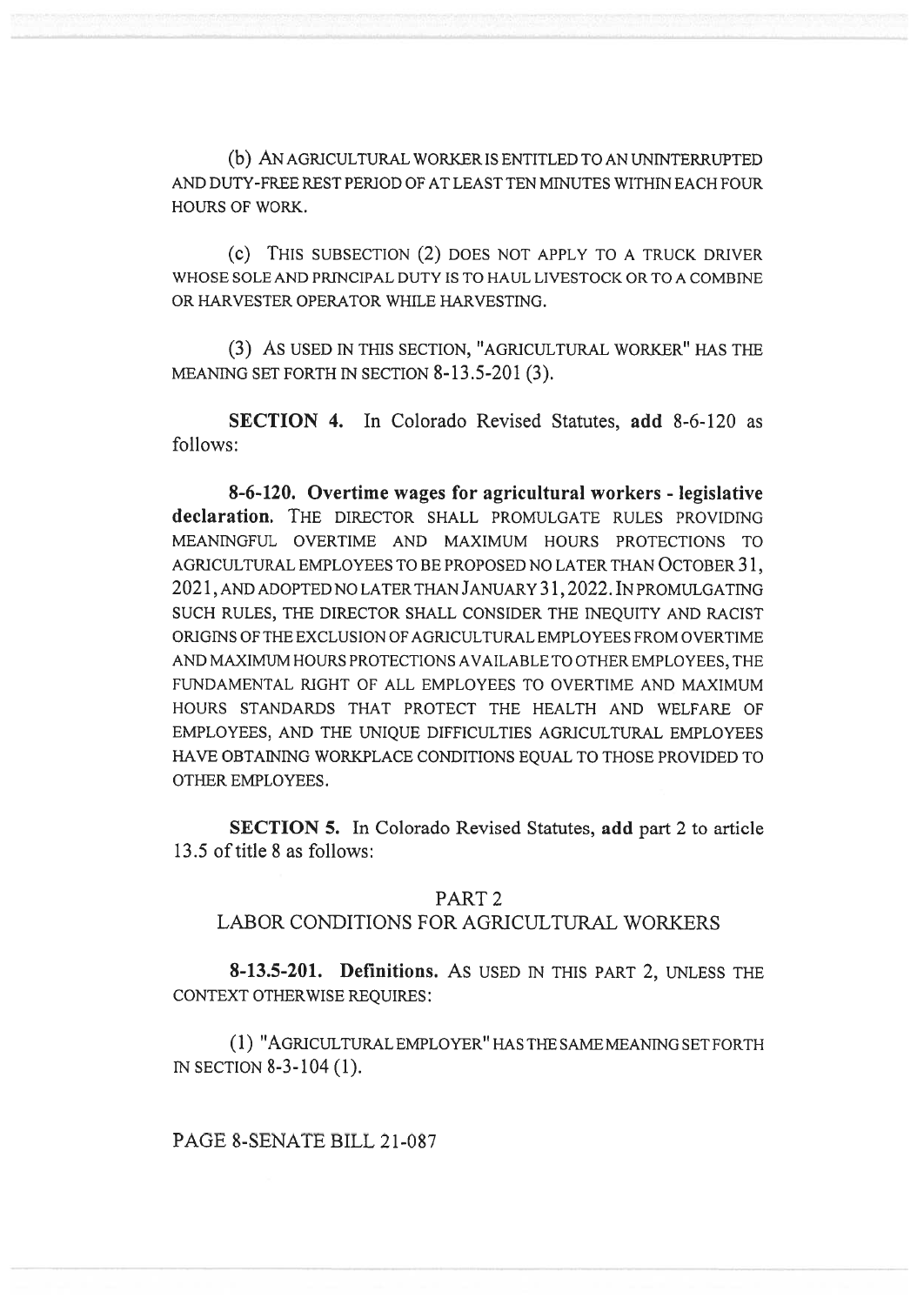(2) "AGRICULTURAL EMPLOYMENT" MEANS EMPLOYMENT IN ANY SERVICE OR ACTIVITY INCLUDED IN SECTION 203 (f) OF THE FEDERAL "FAIR LABOR STANDARDS ACT OF 1938", 29 U.S.C. SEC. 201 ET SEQ., AS AMENDED, OR SECTION 3121 (g) OF THE FEDERAL "INTERNAL REVENUE CODE OF 1986", AS AMENDED.

(3) "AGRICULTURAL WORKER" OR "WORKER" MEANS A WORKER ENGAGED IN ANY SERVICE OR ACTIVITY INCLUDED IN SECTION 203 (f) OF THE FEDERAL "FAIR LABOR STANDARDS ACT OF 1938", 29 U.S.C. SEC. 201 ET SEQ., AS AMENDED, OR SECTION 3121 (g) OF THE FEDERAL "INTERNAL REVENUE CODE OF 1986", AS AMENDED.

(4) "AGRICULTURAL WORKER'S REPRESENTATIVE" MEANS A PERSON OR ENTITY DESIGNATED BY AN AGRICULTURAL EMPLOYEE IN A CONFIDENTIAL, SEALED FILING WITH THE COURT.

(5) "DEPARTMENT" MEANS THE DEPARTMENT OF LABOR AND EMPLOYMENT.

(6) "DIVISION" MEANS THE DIVISION OF LABOR STANDARDS AND STATISTICS IN THE DEPARTMENT.

(7) "KEY SERVICE PROVIDER" MEANS A HEALTH CARE PROVIDER; A COMMUNITY HEALTH WORKER, INCLUDING A PROMOTORA; AN EDUCATION PROVIDER; AN ATTORNEY; A LEGAL ADVOCATE; A GOVERNMENT OFFICIAL, INCLUDING A CONSULAR REPRESENTATIVE; A MEMBER OF THE CLERGY; AND ANY OTHER SERVICE PROVIDER TO WHICH AN AGRICULTURAL WORKER MAY NEED ACCESS.

(8) "OCCASIONAL OR INTERMITTENT" MEANS TWENTY PERCENT OR LESS OF AN AGRICULTURAL WORKER'S WEEKLY WORK TIME.

(9) "SHORT-HANDLED HOE" MEANS A HANDHELD TOOL WITH A FLAT BLADE AFFIXED PERPENDICULARLY TO A HANDLE THAT IS LESS THAN EIGHTEEN INCHES LONG. "SHORT-HANDLED HOE" INCLUDES A LONG-HANDLED HAND TOOL THAT HAS BEEN MODIFIED TO BE USED AS A SHORT-HANDLED HOE.

(10) "WHISTLEBLOWER" MEANS AN AGRICULTURAL WORKER WITH KNOWLEDGE OF AN ALLEGED VIOLATION OF THIS PART 2 OR THE

PAGE 9-SENATE BILL 21-087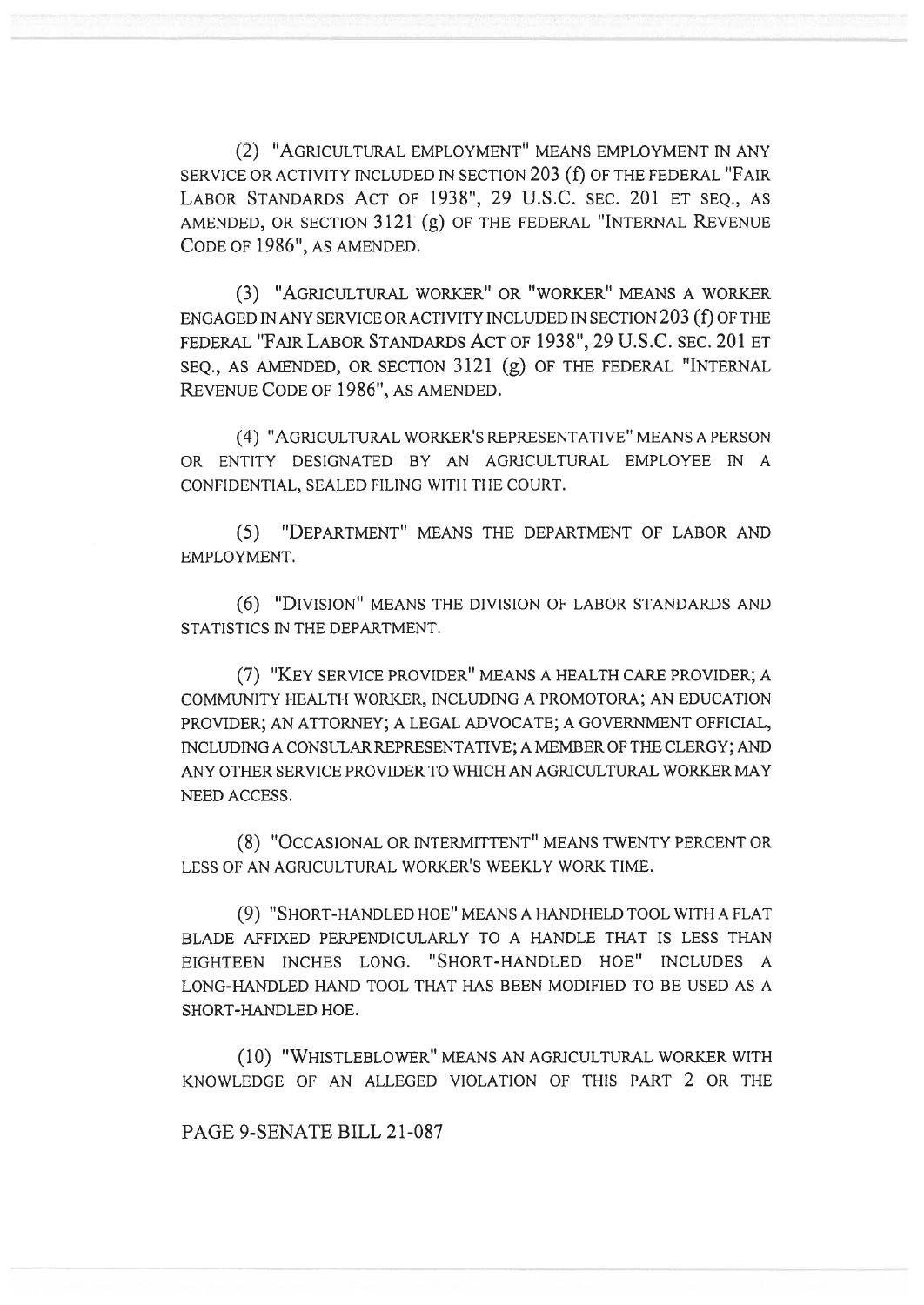#### AGRICULTURAL WORKER'S REPRESENTATIVE.

8-13.5-202. Agricultural workers - right of access to key service providers - rules. (1) (a) AN EMPLOYER SHALL NOT INTERFERE WITH AN AGRICULTURAL WORKER'S REASONABLE ACCESS TO VISITORS AT THE AGRICULTURAL WORKER'S EMPLOYER-PROVIDED HOUSING DURING ANY TIME WHEN THE AGRICULTURAL WORKER IS PRESENT AT SUCH HOUSING.

(b) AN EMPLOYER SHALL NOT INTERFERE WITH AN AGRICULTURAL WORKER'S REASONABLE ACCESS TO KEY SERVICE PROVIDERS AT ANY LOCATION DURING ANY TIME IN WHICH THE AGRICULTURAL WORKER IS NOT PERFORMING COMPENSABLE WORK OR DURING PAID OR UNPAID REST AND MEAL BREAKS, AND WITH RESPECT TO HEALTH-CARE PROVIDERS DURING ANY TIME, WHETHER OR NOT THE AGRICULTURAL WORKER IS WORKING.

(c) To ENSURE THAT AGRICULTURAL WORKERS HAVE MEANINGFUL ACCESS TO SERVICES, THE DIRECTOR OF THE DIVISION SHALL PROMULGATE RULES REGARDING ADDITIONAL TIMES DURING WHICH AN EMPLOYER MAY NOT INTERFERE WITH AN AGRICULTURAL WORKER'S REASONABLE ACCESS TO KEY SERVICE PROVIDERS, INCLUDING PERIODS DURING WHICH THE AGRICULTURAL WORKER IS PERFORMING COMPENSABLE WORK, ESPECIALLY DURING PERIODS WHEN THE AGRICULTURAL WORKER IS REQUIRED TO WORK IN EXCESS OF FORTY HOURS PER WEEK AND MAY HAVE DIFFICULTY ACCESSING SUCH SERVICES OUTSIDE OF WORK HOURS. THE RULES MUST BE PROPOSED ON OR BEFORE OCTOBER 31, 2021, AND ADOPTED ON OR BEFORE JANUARY 31, 2022.

(d) AN EMPLOYER MAY REQUIRE VISITORS ACCESSING A WORK SITE TO FOLLOW PROTOCOLS DESIGNED TO MANAGE BIOHAZARDS AND OTHER RISKS OF CONTAMINATION, TO PROMOTE FOOD SAFETY, AND TO REDUCE THE RISK OF INJURIES TO OR FROM LIVESTOCK ON FARMS AND RANCHES EXCEPT ON THE OPEN RANGE, IF THE SAME PROTOCOLS ARE GENERALLY APPLIED TO ANY OTHER THIRD PARTIES WHO MAY HAVE OCCASION TO ENTER THE WORK SITE.

(e) AN AGRICULTURAL EMPLOYER THAT PROVIDES HOUSING AND TRANSPORTATION FOR AGRICULTURAL WORKERS SHALL, AT LEAST ONE DAY PER WEEK, PROVIDE TRANSPORTATION TO THE AGRICULTURAL WORKERS TO A LOCATION WHERE THE WORKERS CAN ACCESS BASIC NECESSITIES, CONDUCT FINANCIAL TRANSACTIONS, AND MEET WITH KEY SERVICE

PAGE 10-SENATE BILL 21-087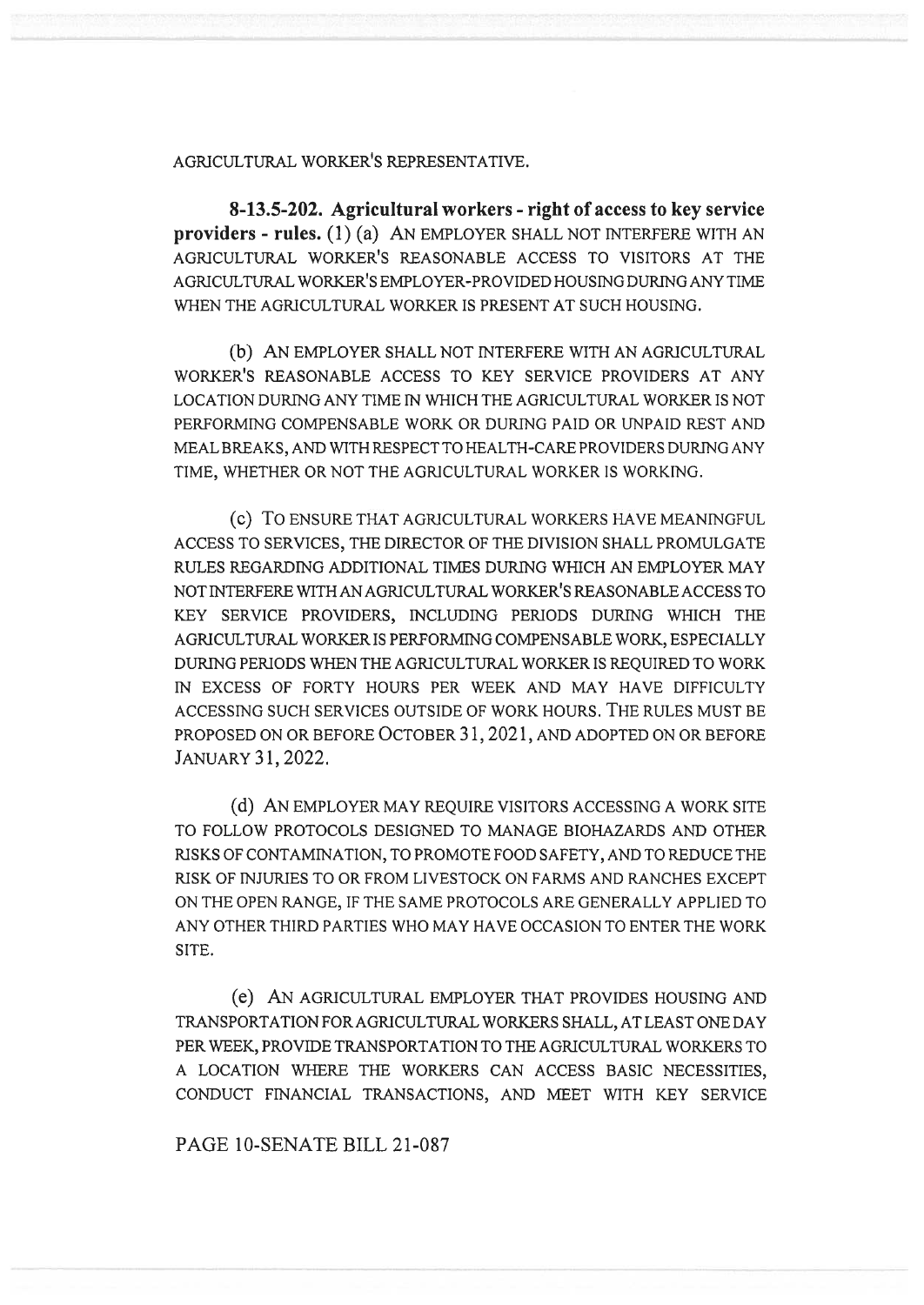PROVIDERS; EXCEPT THAT TRANSPORTATION MUST BE PROVIDED NOT LESS THAN ONE DAY EVERY THREE WEEKS FOR RANGE WORKERS WHO ARE ACTIVELY ENGAGED IN THE PRODUCTION OF LIVESTOCK ON THE OPEN RANGE. THIS SUBSECTION (1)(e) DOES NOT LIMIT OR RESTRICT AN AGRICULTURAL WORKER'S ABILITY TO TRAVEL USING THE AGRICULTURAL WORKER'S OWN MEANS OF TRANSPORTATION. NOTHING IN THIS SUBSECTION (1)(e) REQUIRES AN EMPLOYER TO VIOLATE A STATE OR FEDERAL LAW OR REGULATION.

(f) IF AN AGRICULTURAL WORKER HAS ACCESS TO THE WORKER'S OWN VEHICLE AND IS PERMITTED TO PARK THE VEHICLE ON THE EMPLOYER'S PROPERTY, THE EMPLOYER IS NOT REQUIRED TO PROVIDE TRANSPORTATION AS SET FORTH IN SUBSECTION  $(1)(e)$  OF THIS SECTION.

(2) No PERSON OTHER THAN THE AGRICULTURAL WORKER MAY PROHIBIT, BAR, OR INTERFERE WITH, OR ATTEMPT TO PROHIBIT, BAR, OR INTERFERE WITH, THE ACCESS TO OR EGRESS FROM THE RESIDENCE OF ANY AGRICULTURAL WORKER BY ANY PERSON, EITHER BY THE ERECTION OR MAINTENANCE OF ANY PHYSICAL BARRIER, BY PHYSICAL FORCE OR VIOLENCE OR BY THE THREAT OF PHYSICAL FORCE OR VIOLENCE, OR BY ANY ORDER OR NOTICE GIVEN IN ANY MANNER.

(3) AN AGRICULTURAL EMPLOYER SHALL POST NOTICE OF AN AGRICULTURAL WORKER'S RIGHTS UNDER THIS PART 2:

(a) IN A CONSPICUOUS LOCATION ON THE AGRICULTURAL EMPLOYER'S PREMISES, INCLUDING IN THE AGRICULTURAL WORKER'S EMPLOYER-PROVIDED HOUSING; AND

(b) IN ALL PLACES WHERE NOTICES TO EMPLOYEES, INCLUDING AGRICULTURAL WORKERS, ARE CUSTOMARILY POSTED; AND

(c) ELECTRONICALLY, INCLUDING BY E-MAIL AND ON AN INTRANET OR INTERNET SITE, IF THE AGRICULTURAL EMPLOYER CUSTOMARILY COMMUNICATES WITH AGRICULTURAL WORKERS BY THESE MEANS.

8-13.5-203. Extreme overwork protections - heat stress training - short-handled hoe prohibited - rules. (1) THE DIRECTOR OF THE DIVISION SHALL PROMULGATE RULES THAT REQUIRE AGRICULTURAL EMPLOYERS TO PROTECT AGRICULTURAL WORKERS FROM HEAT-RELATED STRESS ILLNESSES AND INJURIES WHEN THE OUTSIDE TEMPERATURES REACH

PAGE 11-SENATE BILL 21-087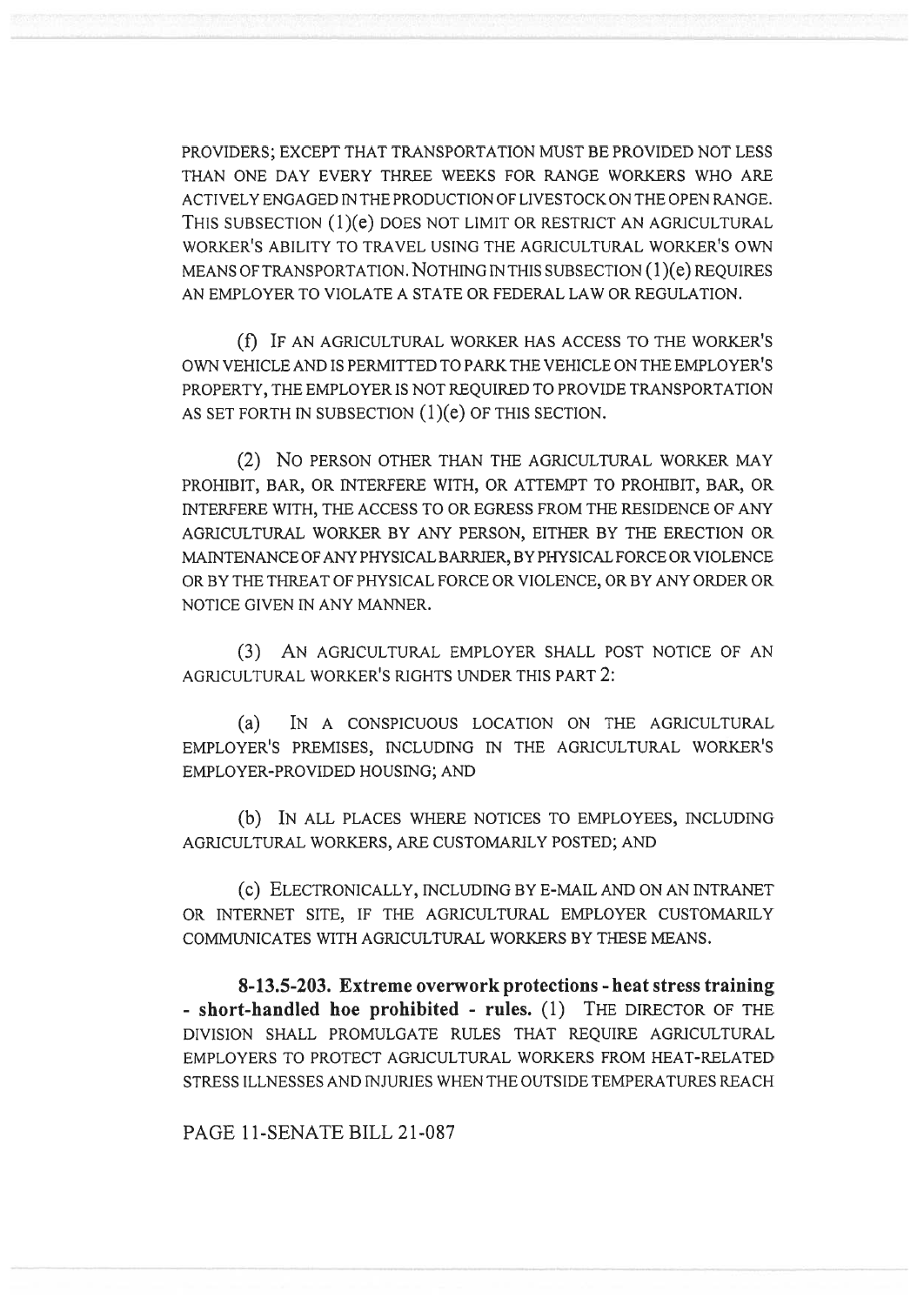EIGHTY DEGREES OR HIGHER, WITH DISCRETION TO ADJUST REQUIREMENTS BASED ON ENVIRONMENTAL FACTORS, EXPOSURE TIME, ACCLIMATIZATION, AND METABOLIC DEMANDS OF THE JOB AS SET FORTH IN THE FEDERAL DEPARTMENT OF HEALTH AND HUMAN SERVICES CENTERS FOR DISEASE CONTROL AND PREVENTION NATIONAL INSTITUTE FOR OCCUPATIONAL SAFETY AND HEALTH 2016 REVISED PUBLICATION: CRITERIA FOR A RECOMMENDED STANDARD, OCCUPATIONAL EXPOSURE TO HEAT AND HOT ENVIRONMENTS. THE RULES MUST BE PROPOSED ON OR BEFORE OCTOBER 31, 2021, AND ADOPTED ON OR BEFORE JANUARY 31, 2022.

(2) (a) USING A SHORT-HANDLED HOE IS PROHIBITED IN AGRICULTURAL EMPLOYMENT FOR WEEDING AND THINNING IN A STOOPED, KNEELING, OR SQUATTING POSITION.

(b) THE PERFORMANCE OF WEEDING AND THINNING BY HAND OR WITH A SHORT-HANDLED TOOL, OTHER THAN A SHORT-HANDLED HOE, IN A STOOPED, KNEELING, OR SQUATTING POSITION IS STRONGLY DISFAVORED UNLESS THERE IS NO SUITABLE LONG-HANDLED TOOL OR OTHER ALTERNATIVE MEANS OF PERFORMING THE WORK THAT IS SUITABLE AND APPROPRIATE TO BOTH THE PRODUCTION OF THE AGRICULTURAL OR HORTICULTURAL COMMODITY AND THE SCALE OF THE OPERATION. NOTHING IN THIS SUBSECTION (2) IS CONSTRUED TO ALLOW THE USE OF THE SHORT-HANDLED HOE.

(c) BEGINNING JANUARY 1, 2022, THIS SUBSECTION (2) DOES NOT PROHIBIT:

(I) OCCASIONAL OR INTERMITTENT HAND WEEDING OR HAND THINNING IN A STOOPED, KNEELING, OR SQUATTING POSITION THAT IS INCIDENTAL TO A NON-HAND-WEEDING OPERATION;

(II) HAND THINNING OF HIGH DENSITY PLANTS SPACED LESS THAN TWO INCHES APART WHEN PLANTED;

(III) HAND WEEDING OR THINNING OF ANY AGRICULTURAL OR HORTICULTURAL COMMODITY GROWN IN FIELDS OR GREENHOUSES FOR WHICH THE EMPLOYER MAINTAINS A CURRENT CERTIFICATION FROM THE COLORADO DEPARTMENT OF AGRICULTURE OR AN AUTHORIZED CERTIFYING BODY AS MEETING THE STANDARDS OF THE UNITED STATES DEPARTMENT OF AGRICULTURE'S NATIONAL ORGANIC PROGRAM;

PAGE 12-SENATE BILL 21-087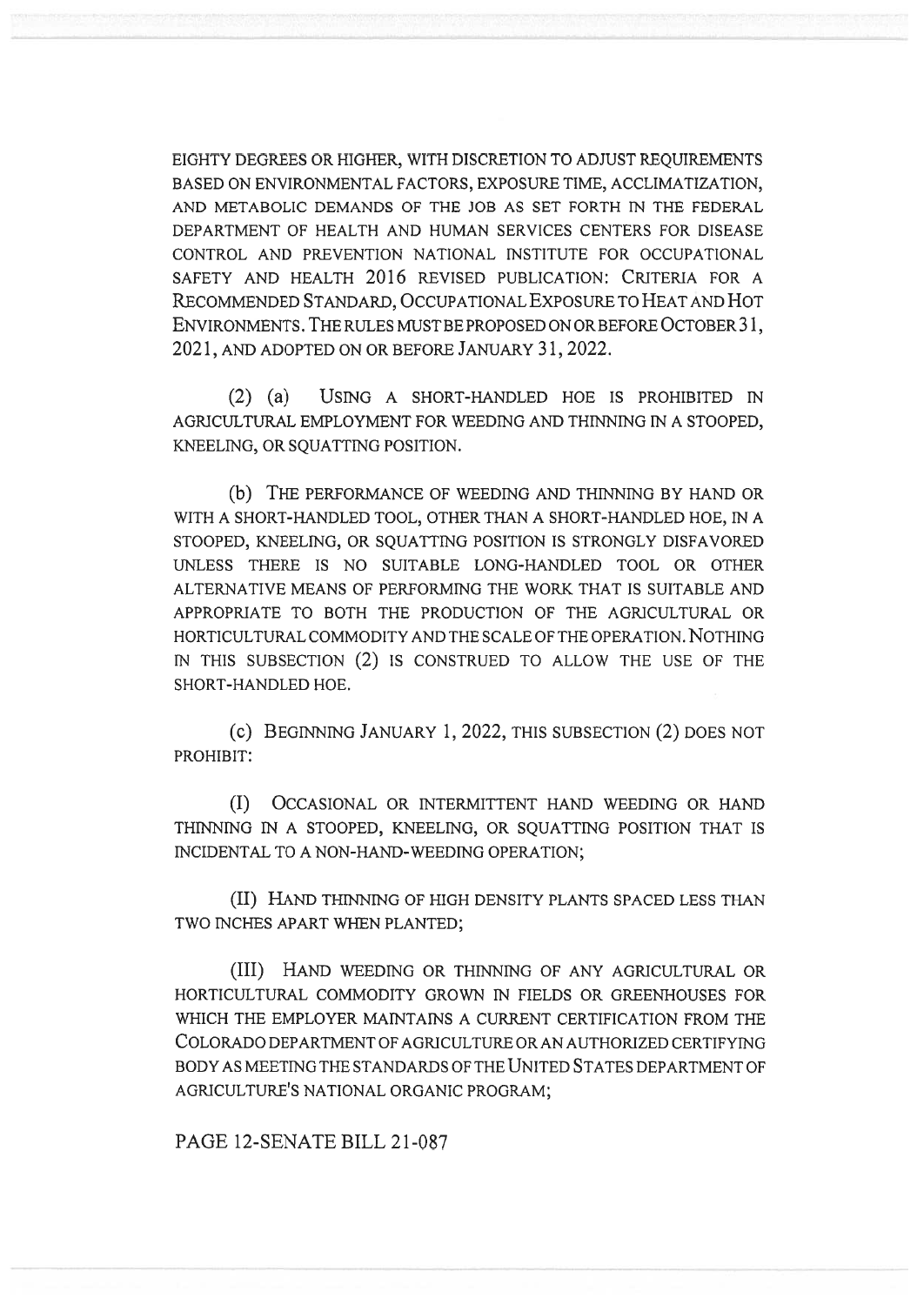(IV) HAND WEEDING, THINNING, OR TENDING ANY AGRICULTURAL OR HORTICULTURAL COMMODITIES WHEN THEY ARE SEEDLINGS;

(V) HAND WEEDING, THINNING, OR TENDING AGRICULTURAL OR HORTICULTURAL COMMODITIES GROWN IN TUBS OR PLANTER CONTAINERS WITH AN OPENING THAT DOES NOT EXCEED FIFTEEN INCHES IN WIDTH:

(VI) SEEDING, PLANTING, TRANSPLANTING, OR HARVESTING BY HAND OR WITH A HAND TOOL; OR

(VII) HAND WEEDING, THINNING, OR TENDING THE SOIL-EXPOSED AREA IMMEDIATELY SURROUNDING AGRICULTURAL OR HORTICULTURAL COMMODITIES GROWN USING POLYETHYLENE FILM OR PLASTIC MULCH. THIS EXEMPTION DOES NOT PERMIT THE HAND WEEDING OF THE SPACES BETWEEN ROWS OF PLANTS GROWN USING POLYETHYLENE FILM OR PLASTIC MULCH.

(d) THE COMMISSIONER OF THE DEPARTMENT OF AGRICULTURE SHALL PROMULGATE RULES REGARDING ALLOWANCES FOR AND LIMITATIONS TO HAND WEEDING AND HAND THINNING FOR AGRICULTURAL EMPLOYERS ACTIVELY ENGAGED IN THE TRANSITION TO CERTIFIED ORGANIC AGRICULTURE FOR A PERIOD OF NO MORE THAN THREE YEARS WHILE ENSURING THAT AGRICULTURAL WORKERS ARE NOT AT RISK OF ACUTE, CHRONIC, OR DEBILITATING INJURIES. THE RULES MUST BE PROPOSED ON OR BEFORE OCTOBER 31, 2021, AND ADOPTED ON OR BEFORE JANUARY 31, 2022.

(e) ON OR BEFORE JANUARY 31, 2022, THE COMMISSIONER OF THE DEPARTMENT OF AGRICULTURE SHALL PROMULGATE RULES THAT ESTABLISH A PROCEDURE FOR AGRICULTURAL EMPLOYERS TO SEEK A CERTIFICATE OF VARIANCE FROM THE COLORADO DEPARTMENT OF AGRICULTURE THAT ALLOWS FOR MORE THAN OCCASIONAL OR INTERMITTENT HAND WEEDING OF AGRICULTURAL OR HORTICULTURAL PRODUCTS IF THE AGRICULTURAL EMPLOYER ESTABLISHES THAT:

(I) THE HAND WEEDING DOES NOT INVOLVE PROLONGED AND UNNECESSARY STOOPING, KNEELING, OR SQUATTING, AND DOES NOT CREATE A RISK OF ACUTE, CHRONIC, OR DEBILITATING INJURIES FOR AGRICULTURAL WORKERS;

(II) THERE IS NO SUITABLE LONG-HANDLED TOOL OR OTHER

PAGE 13-SENATE BILL 21-087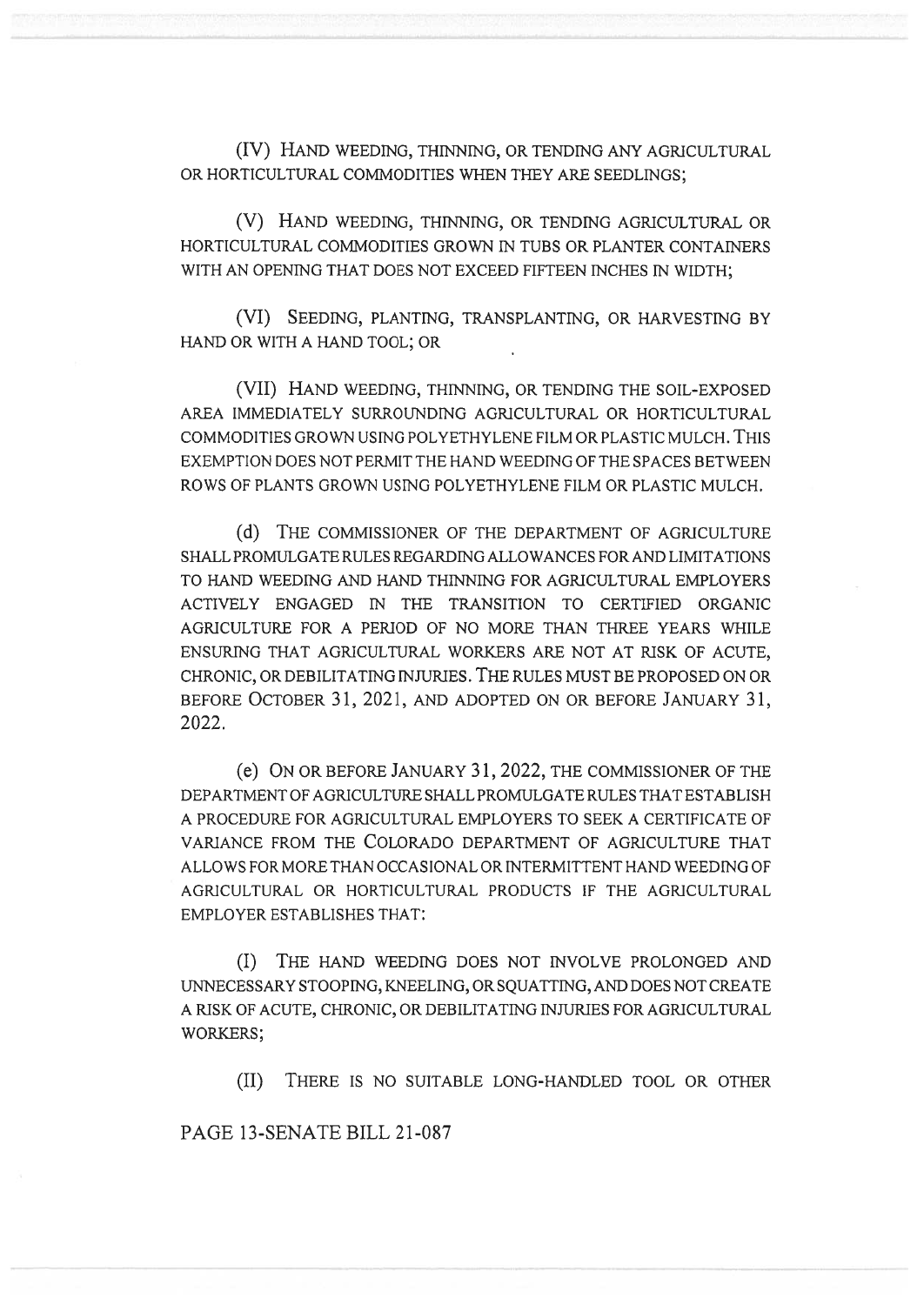ALTERNATIVE MEANS OF PERFORMING THE WORK THAT IS SUITABLE AND APPROPRIATE TO BOTH THE PRODUCTION OF THE AGRICULTURAL OR HORTICULTURAL COMMODITY AND THE SCALE OF THE OPERATION; AND

(III) THE HAND WEEDING CANNOT BE PERFORMED PURSUANT TO AN EXISTING EXEMPTION PURSUANT TO THIS SUBSECTION (2).

(3) AN AGRICULTURAL EMPLOYER SHALL PROVIDE AGRICULTURAL WORKERS ENGAGED IN HAND WEEDING AND HAND THINNING AN ADDITIONAL FIVE MINUTE REST PERIOD, WHICH, INSOFAR AS IS PRACTICABLE, MUST BE IN THE MIDDLE OF EACH WORK PERIOD. THE AUTHORIZED REST PERIOD MUST BE BASED ON THE TOTAL HOURS WORKED DAILY AT THE RATE OF FIFTEEN MINUTES NET REST TIME PER FOUR HOURS OF WORK, OR A MAJOR FRACTION THEREOF. THE AGRICULTURAL EMPLOYER SHALL COUNT THE AUTHORIZED REST PERIOD AS HOURS WORKED AND NOT DEDUCT THE REST PERIOD FROM THE AGRICULTURAL WORKER'S WAGES.

(4) AN AGRICULTURAL EMPLOYER SHALL PROVIDE GLOVES AND KNEE PADS, AS NECESSARY, TO EACH AGRICULTURAL WORKER ENGAGING IN HAND WEEDING, HAND THINNING, OR HAND HOT-CAPPING.

(5) IF ANY PROVISION OF THIS SECTION OR ITS APPLICATION TO ANY PERSON OR CIRCUMSTANCE IS HELD INVALID OR UNCONSTITUTIONAL, SUCH PROVISION OR APPLICATION DOES NOT AFFECT OTHER PROVISIONS OR APPLICATIONS OF THIS SECTION THAT CAN BE GIVEN EFFECT WITHOUT THE INVALID OR UNCONSTITUTIONAL PROVISION OR APPLICATION, AND THE PROVISIONS OF THIS SECTION ARE SEVERABLE.

8-13.5-204. Enforcement - penalties - relief - rules. (1) AN AGGRIEVED AGRICULTURAL WORKER, A WHISTLEBLOWER, OR A KEY SERVICE PROVIDER WHO WAS UNABLE TO ACCESS AN AGRICULTURAL WORKER DUE TO A VIOLATION OF THIS PART 2 MAY:

(a) COMMENCE AN ACTION IN DISTRICT COURT AGAINST AN AGRICULTURAL EMPLOYER FOR A VIOLATION OF THIS PART 2; OR

(b) ASSERT A CLAIM WITH THE DIVISION PURSUANT TO RULES ADOPTED BY THE DIRECTOR OF THE DIVISION AGAINST AN AGRICULTURAL EMPLOYER. THE DIRECTOR MAY INVESTIGATE AND ORDER ALL REMEDIES AVAILABLE IN DISTRICT COURT OR MAY DECLINE TO INVESTIGATE AND THUS

PAGE 14-SENATE BILL 21-087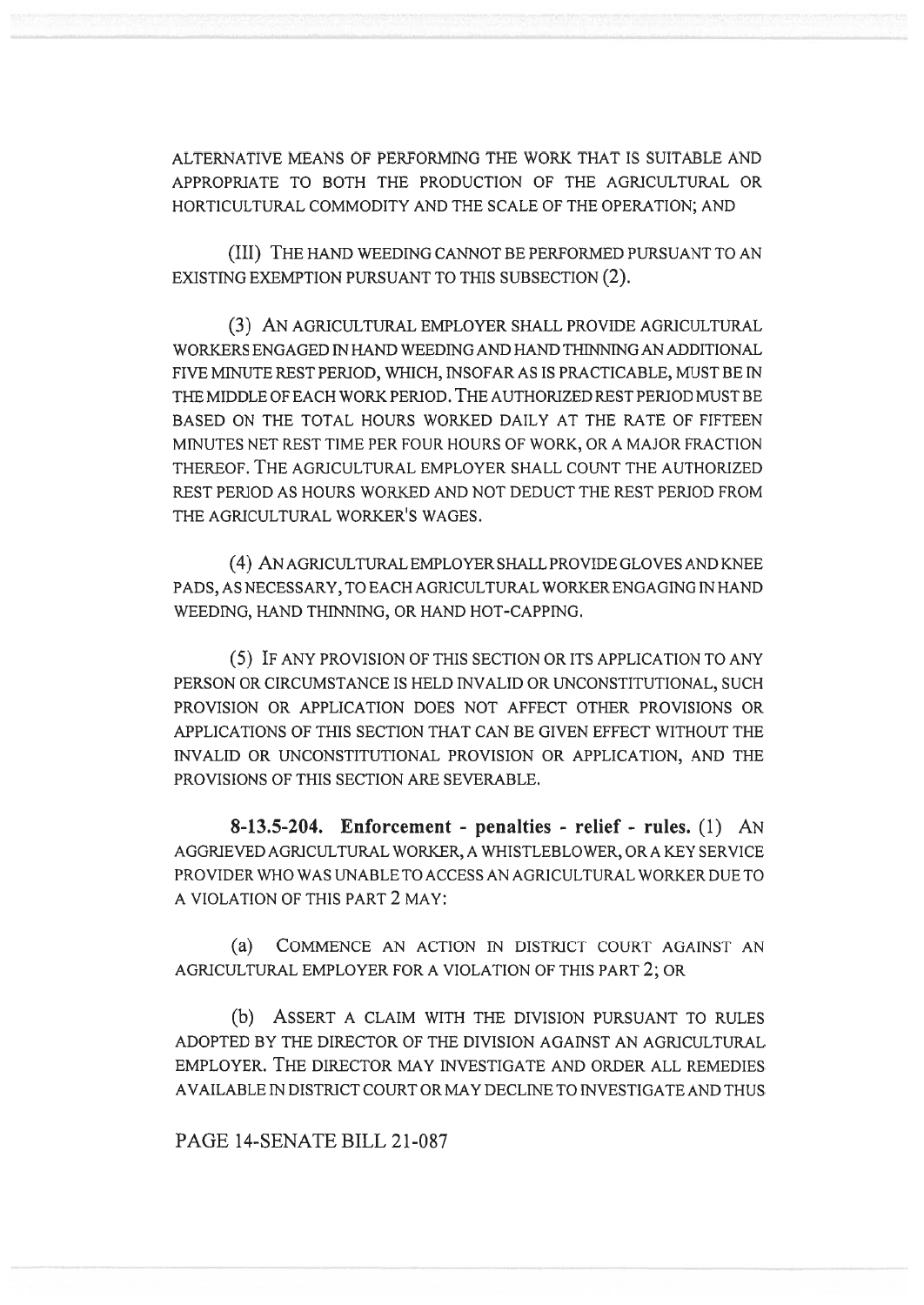AUTHORIZE THE COMPLAINANT TO FILE SUIT IN DISTRICT COURT. A DECISION BY THE DIRECTOR TO DECLINE TO INVESTIGATE MUST BE MADE WITHIN NINETY DAYS AFTER THE CLAIM IS FILED AS ESTABLISHED BY RULE OF THE DIRECTOR. THE STATUTE OF LIMITATIONS IS TOLLED FOR THE PURPOSE OF FILING A CLAIM IN DISTRICT COURT FROM THE DATE THAT THE CLAIM IS ASSERTED UNTIL NINETY DAYS AFTER THE DIRECTOR DECLINES TO INVESTIGATE THE CLAIM.

 $(2)$  (a) A COURT MAY:

(I) ORDER INJUNCTIVE RELIEF TO ENJOIN THE CONTINUANCE OF THE VIOLATION OF THIS PART 2;

(II) AWARD THE PLAINTIFF ACTUAL DAMAGES OR TEN THOUSAND DOLLARS, WHICHEVER IS GREATER; AND

(III) AWARD THE PLAINTIFF ATTORNEY FEES.

(b) ANY AMOUNTS RECOVERED BY A WHISTLEBLOWER OR KEY SERVICE PROVIDER PURSUANT TO THIS SECTION MUST BE DISTRIBUTED TO AGRICULTURAL WORKERS AFFECTED BY THE VIOLATION WHO CAN BE LOCATED, INSOFAR AS SUCH DISBURSEMENT IS ECONOMICALLY FEASIBLE.

(3) AN AGGRIEVED AGRICULTURAL WORKER OR WHISTLEBLOWER IS ENTITLED TO ALL RIGHTS, REMEDIES, AND PENALTIES AFFORDED UNDER SECTION 8-2-206.

8-13.5-205. Agricultural work advisory committee - creation report - repeal. (1) ON OR BEFORE APRIL 1, 2022, THE DIRECTOR OF THE DIVISION SHALL ESTABLISH THE AGRICULTURAL WORK ADVISORY COMMITTEE, REFERRED TO IN THIS SECTION AS THE "ADVISORY COMMITTEE". THE ADVISORY COMMITTEE CONSISTS OF NINE MEMBERS AS FOLLOWS:

(a) THE DIRECTOR OF THE DIVISION SHALL APPOINT:

(I) TWO MEMBERS WHO HAVE WORKED AS AGRICULTURAL WORKERS; AND

(II) TWO MEMBERS WHO ARE ADVOCATES OF WORKERS' RIGHTS;

PAGE 15-SENATE BILL 21-087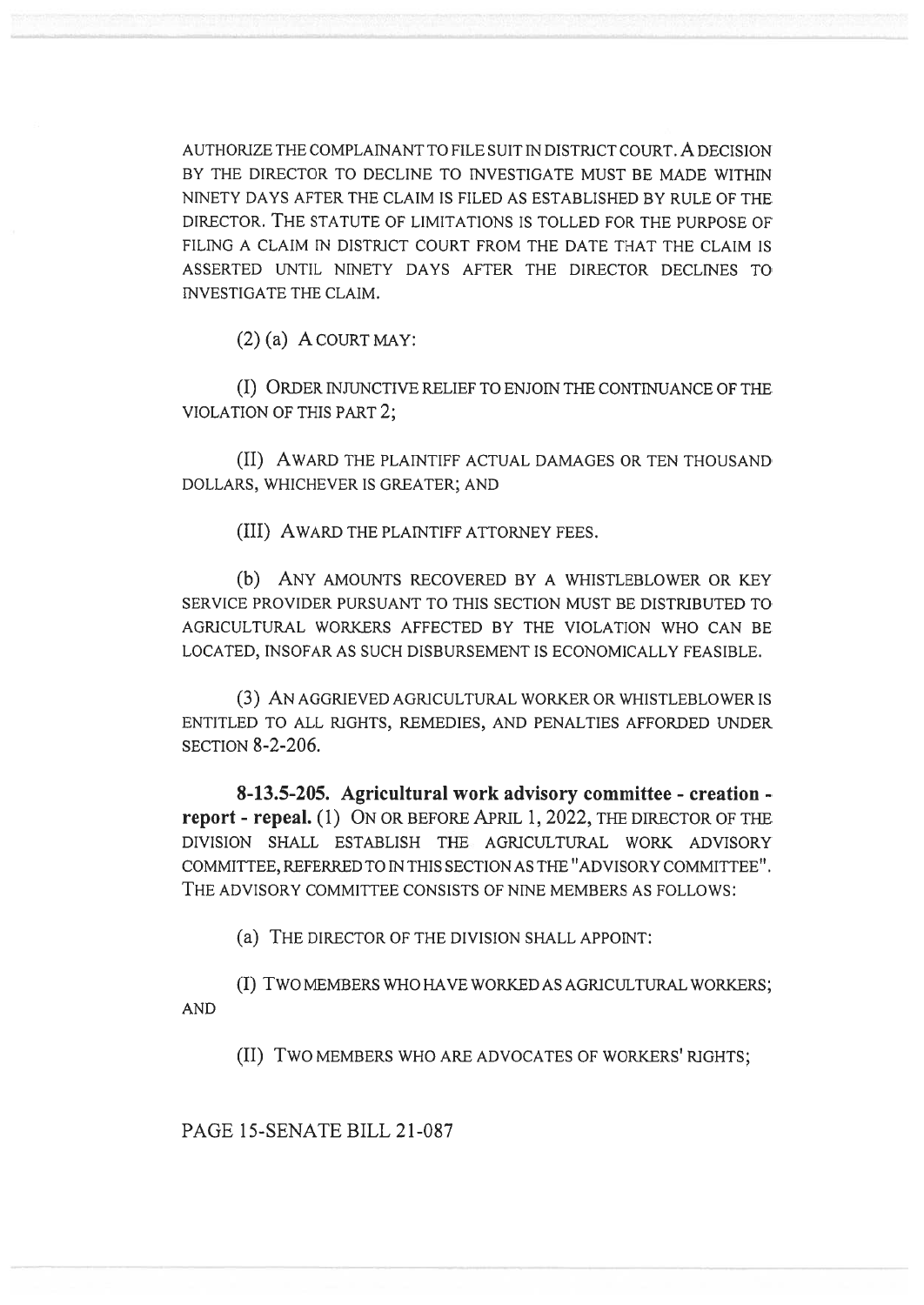(b) THE COMMISSIONER OF AGRICULTURE SHALL APPOINT:

(I) THREE MEMBERS WHO REPRESENT AGRICULTURAL EMPLOYERS; AND

(II) Two REPRESENTATIVES FROM THE MIGRANT FARM WORKER DIVISION OF COLORADO LEGAL SERVICES, OR ITS SUCCESSOR ORGANIZATION.

(2) (a) THE TERMS OF THE MEMBERS ARE FOUR YEARS.

(b) IF A MEMBER FAILS TO COMPLETE THE MEMBER'S TERM, THE APPOINTING AUTHORITY SHALL APPOINT A NEW MEMBER TO COMPLETE THE REMAINDER OF THE TERM.

(C) MEMBERS SHALL SERVE WITHOUT COMPENSATION FOR THEIR SERVICE; EXCEPT THAT MEMBERS MAY RECEIVE A PER DIEM AS ESTABLISHED BY THE EXECUTIVE DIRECTOR OF THE DEPARTMENT AND REIMBURSEMENT FOR TRAVEL AND OTHER NECESSARY EXPENSES INCURRED IN THE PERFORMANCE OF THEIR OFFICIAL DUTIES.

(3) (a) THE ADVISORY COMMITTEE SHALL GATHER AND ANALYZE DATA AND OTHER INFORMATION REGARDING THE WAGES AND WORKING CONDITIONS OF AGRICULTURAL WORKERS AND REPORT ITS FINDINGS AND ANY LEGISLATIVE RECOMMENDATIONS TO THE GENERAL ASSEMBLY.

(b) To THE EXTENT POSSIBLE, THE EXECUTIVE DIRECTOR OF THE DEPARTMENT SHALL ENSURE THAT THE ADVISORY COMMITTEE HAS THE OPPORTUNITY TO MEET WITH APPROPRIATE REPRESENTATIVES FROM THE DEPARTMENT OF LABOR AND EMPLOYMENT, THE DEPARTMENT OF PUBLIC HEALTH AND ENVIRONMENT, THE DEPARTMENT OF AGRICULTURE, AND THE GOVERNOR'S OFFICE FOR PURPOSES OF CONDUCTING ITS WORK PURSUANT TO SUBSECTION (3)(a) OF THIS SECTION.

(c) NOTWITHSTANDING SECTION  $24$ -1-136  $(11)(a)(I)$ , ON OR BEFORE JANUARY 1, 2023, AND EACH JANUARY 1 THEREAFTER, THE ADVISORY COMMITTEE SHALL REPORT ITS PROGRESS, FINDINGS, AND LEGISLATIVE RECOMMENDATIONS TO THE AGRICULTURE, LIVESTOCK, AND WATER COMMITTEE AND THE BUSINESS AFFAIRS AND LABOR COMMITTEE OF THE HOUSE OF REPRESENTATIVES, OR THEIR SUCCESSOR COMMITTEES, AND THE

PAGE 16-SENATE BILL 21-087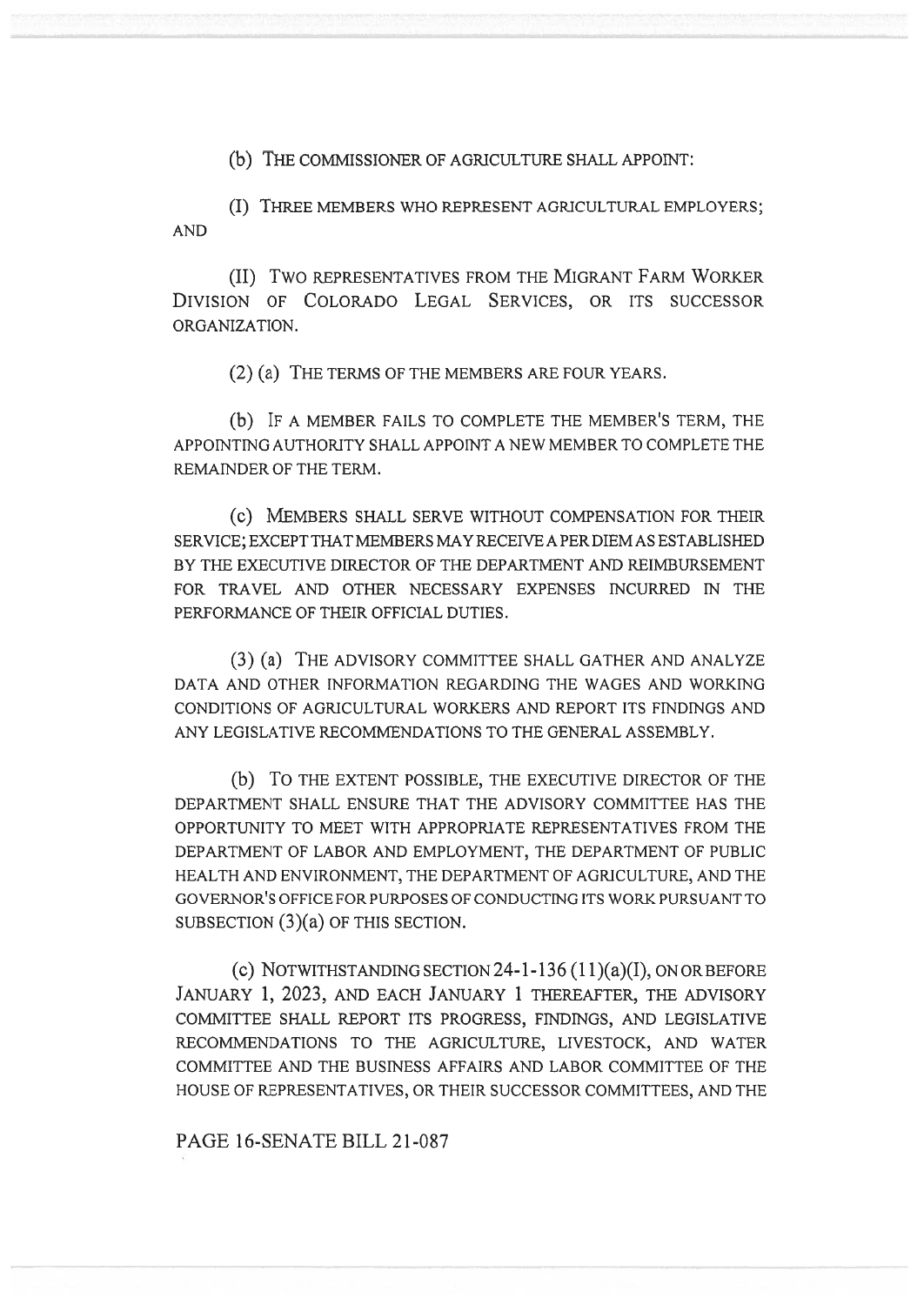AGRICULTURE AND NATURAL RESOURCES COMMITTEE AND THE BUSINESS, LABOR, AND TECHNOLOGY COMMITTEE OF THE SENATE, OR THEIR SUCCESSOR COMMITTEES.

(4) THIS SECTION IS REPEALED, EFFECTIVE SEPTEMBER 1, 2031. BEFORE THE REPEAL, THE ADVISORY COMMITTEE IS SCHEDULED FOR REVIEW IN ACCORDANCE WITH SECTION 2-3-1203.

SECTION 6. In Colorado Revised Statutes, 2-3-1203, add (22) as follows:

2-3-1203. Sunset review of advisory committees - legislative declaration - definition - repeal. (22) (a) THE FOLLOWING STATUTORY AUTHORIZATIONS FOR THE DESIGNATED ADVISORY COMMITTEES WILL REPEAL ON SEPTEMBER 1, 2031:

(III) THE AGRICULTURAL WORK ADVISORY COMMITTEE CREATED IN SECTION 8-13.5-205.

(b) THIS SUBSECTION (22) IS REPEALED, EFFECTIVE SEPTEMBER 1, 2033.

SECTION 7. In Colorado Revised Statutes, 8-14.4-101, amend (1),  $(3)(c)$ , and  $(3)(d)$ ; and **add**  $(1.5)$  and  $(3)(e)$  as follows:

8-14.4-101. Definitions. As used in this article 14.4, unless the context otherwise requires:

 $(1)$  "Department" means the department of labor and employment "AGRICULTURAL EMPLOYMENT" HAS THE MEANING SET FORTH IN SECTION 8-13.5-201 (2).

(1.5) "DEPARTMENT" MEANS THE DEPARTMENT OF LABOR AND EMPLOYMENT.

(3) "Principal" means:

(c) The state of Colorado, local governments, and political subdivisions of the state as defined in section  $1-7.5-103$  (6); and

PAGE 17-SENATE BILL 21-087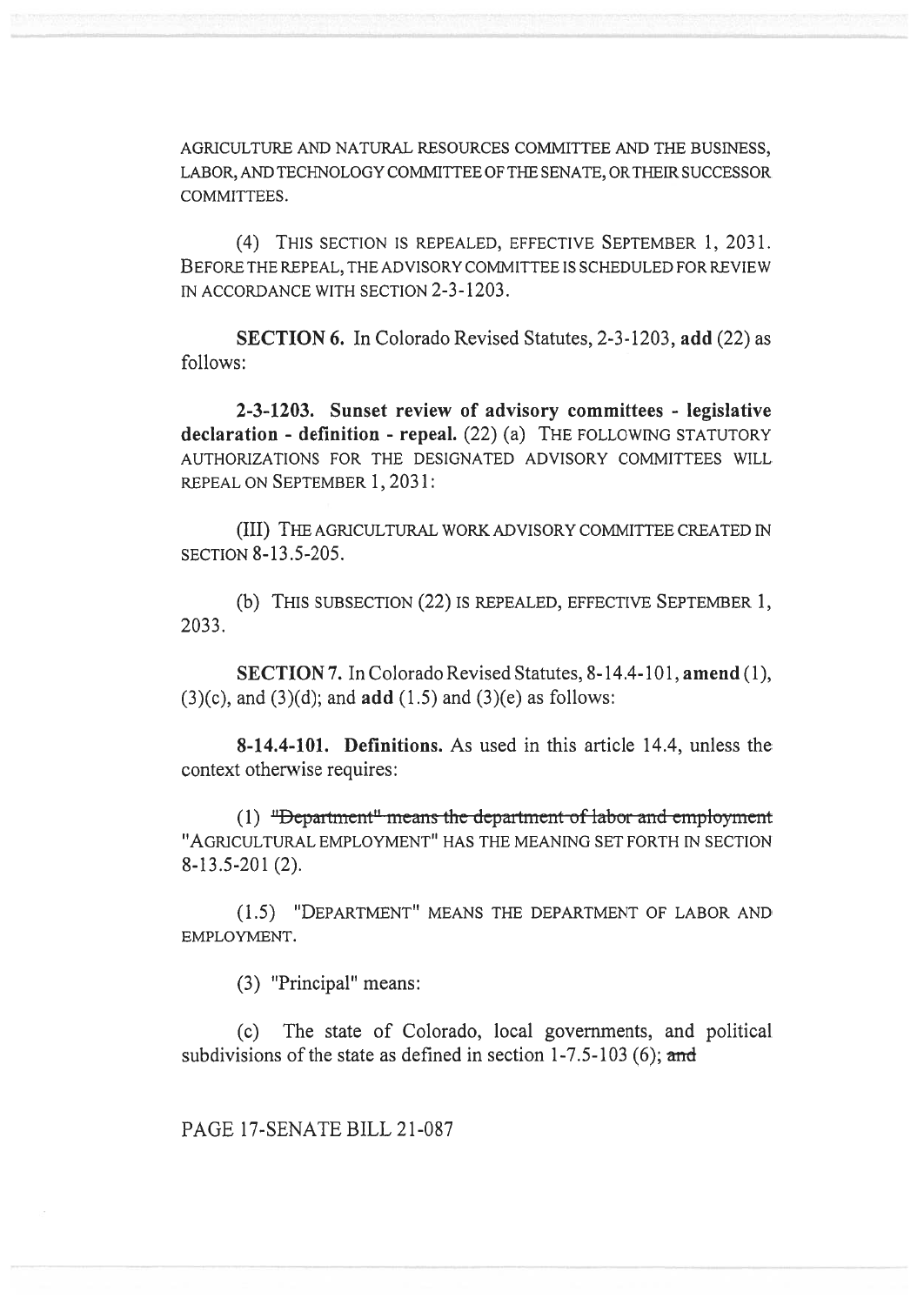(d) An entity that contracts with five or more independent contractors in the state each year; AND

(e) A PERSON OR ENTITY ENGAGED IN AGRICULTURAL EMPLOYMENT.

SECTION 8. In Colorado Revised Statutes, add 8-14.4-109 as follows:

8-14.4-109. Agricultural employers - responsibilities during public health emergency - worker safety protections. (1) DURING A PUBLIC HEALTH EMERGENCY, IN ADDITION TO THE OTHER PROTECTIONS AND RIGHTS AFFORDED TO WORKERS, A PRINCIPAL ENGAGED IN AGRICULTURAL EMPLOYMENT SHALL:

(a) PROVIDE EACH WORKER LIVING IN EMPLOYER-PROVIDED HOUSING WITH:

(I) IN A SINGLE-OCCUPANCY UNIT WHERE THE WORKER IS HOUSED ALONE, AT LEAST EIGHTY SQUARE FEET OF COMBINED SLEEPING AND LIVING QUARTERS;

(II) IN MULTIPLE-OCCUPANCY HOUSING, AT LEAST ONE HUNDRED SQUARE FEET OF SLEEPING QUARTERS PER WORKER AND ONE HUNDRED TWENTY SQUARE FEET OF SPACE PER WORKER IN AREAS USED FOR COMBINED PURPOSES SUCH AS MEAL PREPARATION AND EATING; AND

(III) IN ALL HOUSING, SCREENED WINDOWS THAT OPEN TO THE OUTSIDE OR LIVING SPACE THAT HAS AN AIR FILTRATION SYSTEM;

(b) PROVIDE EACH WORKER ACTIVELY ENGAGED IN THE OPEN-RANGE PRODUCTION OF LIVESTOCK WITH A SINGLE OCCUPANCY MOBILE HOUSING UNIT, REGARDLESS OF ANY VARIANCES OTHERWISE AVAILABLE PURSUANT TO 20 CFR 655.235.

(c) ALLOW THE DEPARTMENT OF PUBLIC HEALTH AND ENVIRONMENT TO ROUTINELY INSPECT EMPLOYER-PROVIDED HOUSING TO ENSURE COMPLIANCE WITH GUIDELINES ISSUED BY THE DEPARTMENT OF PUBLIC HEALTH AND ENVIRONMENT APPLICABLE TO A PUBLIC HEALTH EMERGENCY AND ANY APPLICABLE EXECUTIVE ORDERS ISSUED BY THE GOVERNOR DURING A DISASTER EMERGENCY DECLARED PURSUANT TO SECTION

PAGE 18-SENATE BILL 21-087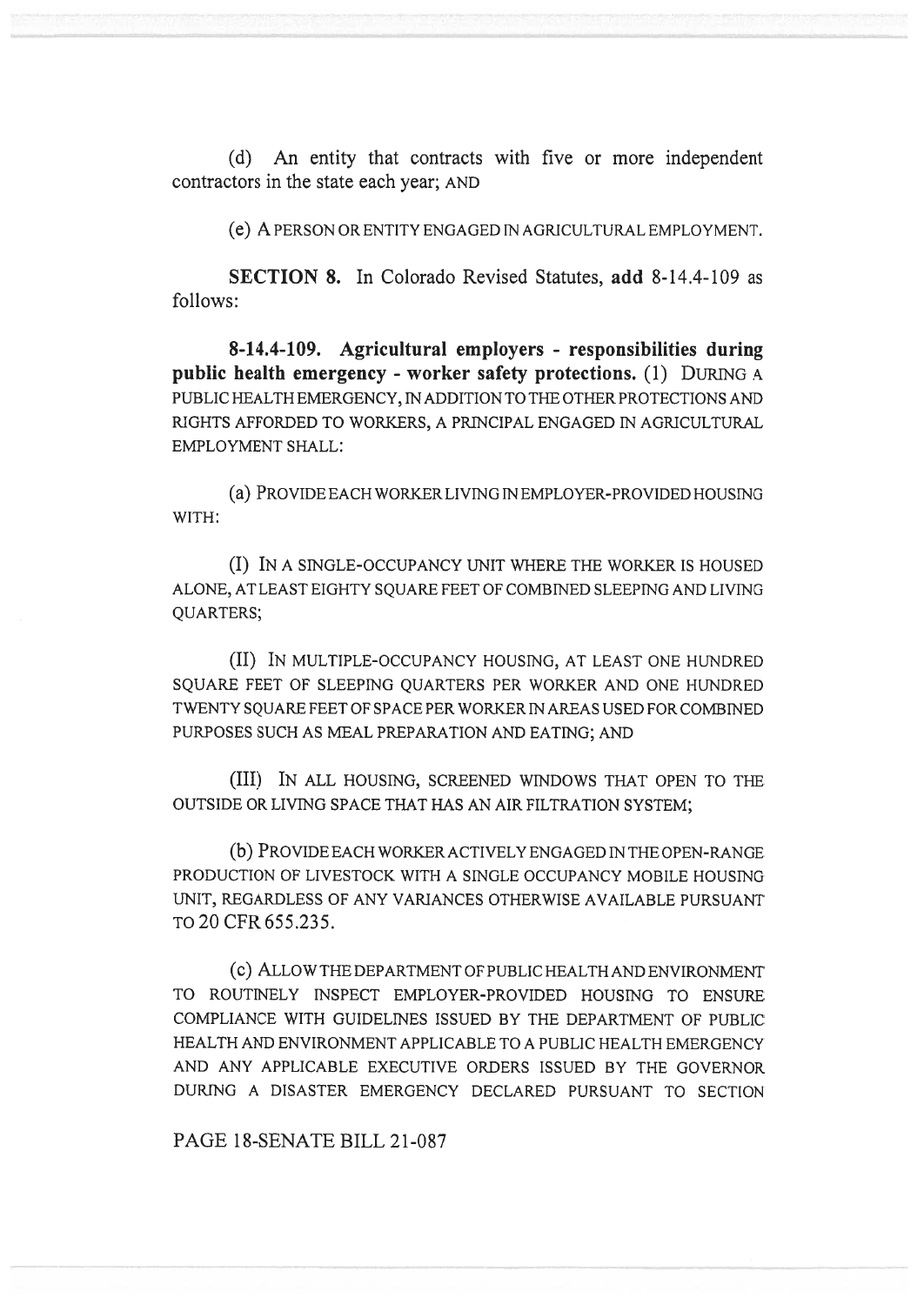24-33.5-704 (4);

(d) PROVIDE TRAINING TO WORKERS CONCERNING SAFETY PRECAUTIONS AND PROTECTIONS DURING A PUBLIC HEALTH EMERGENCY; AND

(e) PROVIDE INFORMATIONAL AND EDUCATIONAL MATERIALS THROUGH POSTERS AND PAMPHLETS WRITTEN IN ENGLISH AND SPANISH AND ANY OTHER RELEVANT LANGUAGES IN EMPLOYER-PROVIDED HOUSING, WORK SITES, AND OTHER PLACES WHERE THE PRINCIPAL USUALLY POSTS INFORMATION FOR THE WORKERS THAT:

(I) LISTS THE CONTACT INFORMATION FOR THE MIGRANT FARM WORKER DIVISION OF COLORADO LEGAL SERVICES, OR ITS SUCCESSOR ORGANIZATION, WHERE A WORKER MAY RECEIVE FREE AND CONFIDENTIAL LEGAL SERVICES; AND

(II) INFORMS THE WORKERS REGARDING FEDERAL AND STATE GUIDANCE CONCERNING A PUBLIC HEALTH EMERGENCY.

SECTION 9. In Colorado Revised Statutes, 8-3-108, amend  $(1)(c)(II)(A)$  and  $(1)(c)(II)(B)$  as follows:

8-3-108. What are unfair labor practices. (1) It is an unfair labor practice for an employer, individually or in concert with others, to:

(c) (II) (A) Any agreement as defined in section 8-3-104  $(1)$  (1.5) between an employer and a labor organization in existence on June 29, 1977, which has not been voted upon by the employees covered by it may, by written mutual agreement of such employer and labor organization, be ratified and upon such ratification shall be filed with the director. Any agreement as defined in section 8-3-104  $(1)$  (1.5) between an employer and a labor organization in existence on June 29, 1977, which has not been ratified and filed, as provided in this subparagraph (II) SUBSECTION  $(1)(c)(II)$ , shall not be legal, valid, or enforceable during the remaining term of that labor contract unless and until either the employer, the labor organization, or at least twenty percent of the employees covered by such agreement file a petition upon forms provided by the division, demanding an election submitting the question of the all-union agreement to the employees covered by such agreement and said agreement is approved by

PAGE 19-SENATE BILL 21-087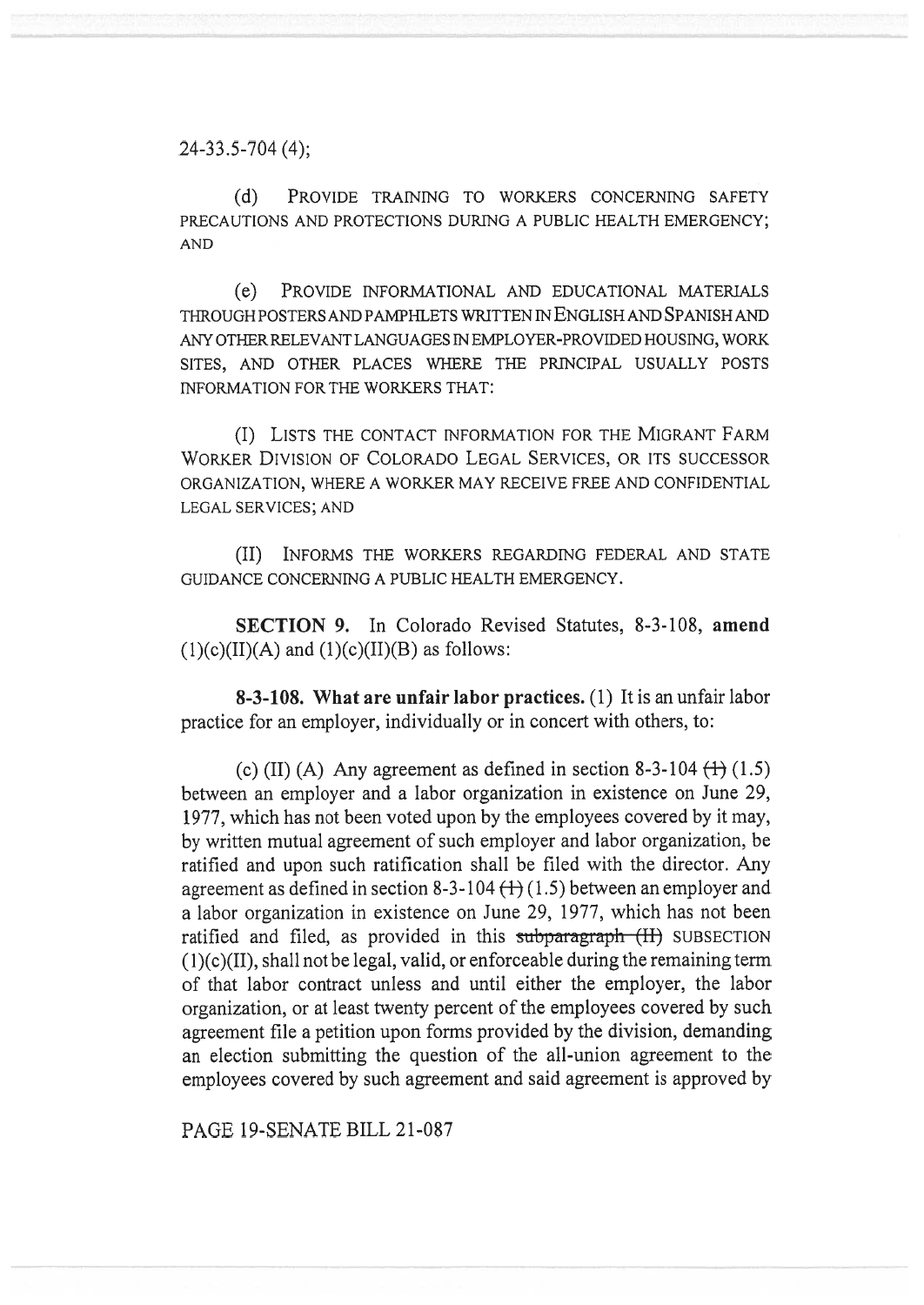the affirmative vote of at least a majority of all the employees eligible to vote or three-quarters or more of the employees who actually voted, whichever is greater, by secret ballot in favor of such all-union agreement in an election provided for in this paragraph  $(c)$  SUBSECTION  $(1)(c)$ conducted under the supervision of the director.

(B) Upon filing of such instrument of ratification with the director, the director shall certify that such agreement complies with the provisions of section 8-3-104  $(1)$  (1.5) notwithstanding the absence of any other election requirements of this article ARTICLE 3, and by virtue of such ratification and certification, such agreement shall be deemed legal, valid, and enforceable to the extent permitted under the provisions of this article ARTICLE 3, subject to the provisions of  $sub-subparagnab$  (D) of this  $subparam<sub>H</sub>(H)$  SUBSECTION (1)(c)(II)(D) OF THIS SECTION.

SECTION 10. In Colorado Revised Statutes, amend 8-13.5-101 as follows:

8-13.5-101. Short title. This article shall be known and may be cited as THE SHORT TITLE OF THIS PART 1 IS the "Workplace Accommodations for Nursing Mothers Act".

SECTION 11. In Colorado Revised Statutes, 8-13.5-102, amend (2) as follows:

8-13.5-102. Legislative declaration. (2) The general assembly further declares that the purpose of this article PART 1 is for the state of Colorado to become involved in the national movement to recognize the medical importance of breastfeeding, within the scope of complete pediatric care, and to encourage removal of boundaries placed on nursing mothers in the workplace.

SECTION 12. In Colorado Revised Statutes, 8-13.5-103, amend the introductory portion as follows:

8-13.5-103. Definitions. As used in this article PART 1, unless the context otherwise requires:

SECTION 13. In Colorado Revised Statutes, amend 44-10-105 as follows:

PAGE 20-SENATE BILL 21-087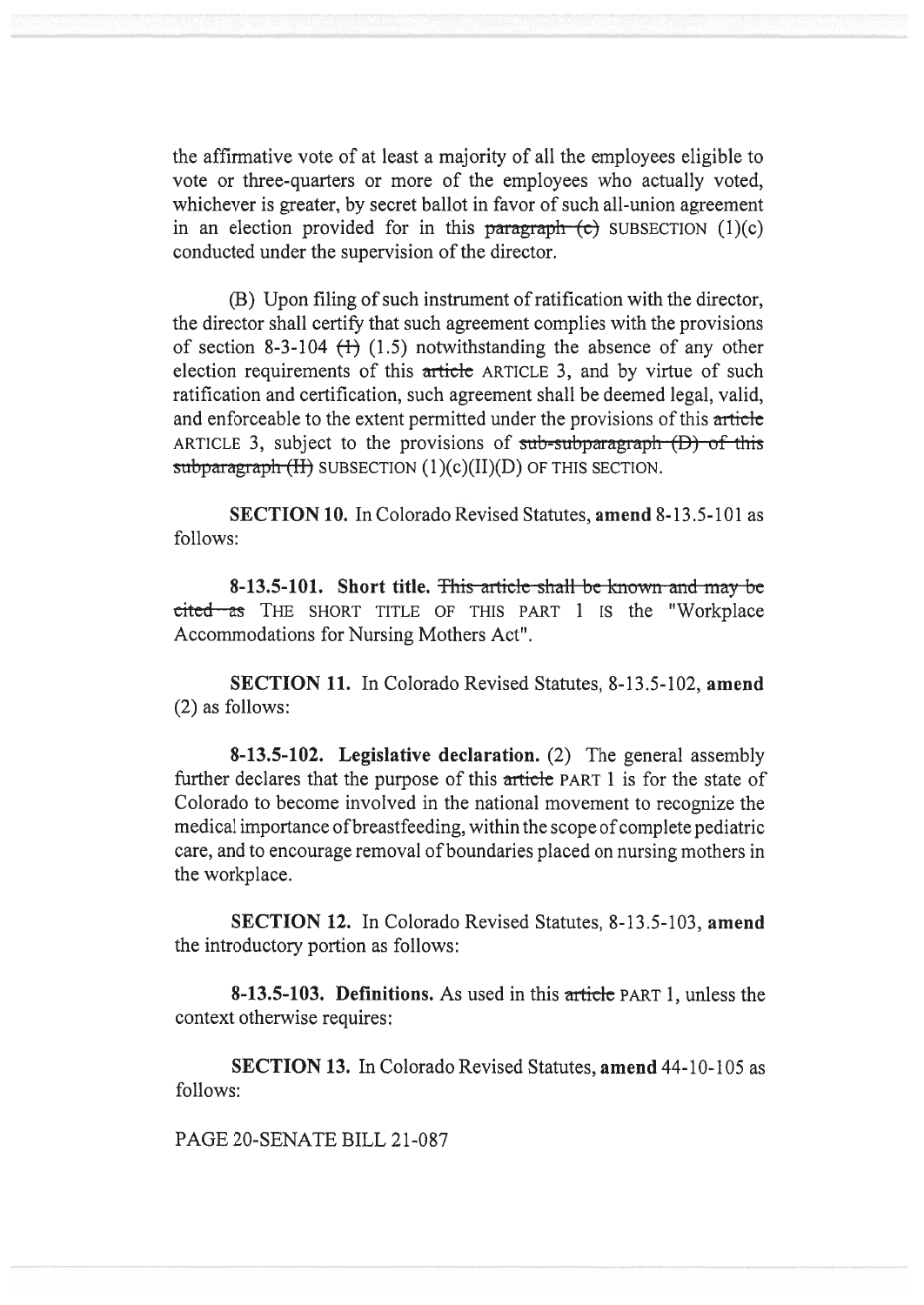44-10-105. Marijuana employee designation. An employee of a licensee is not an agricultural worker unless the employee is a farm laborer as described in section 8-3-104  $(11)$  AT A FARM, PLANTATION, RANCH, NURSERY, RANGE, GREENHOUSE, ORCHARD, OR OTHER STRUCTURE USED FOR THE RAISING OF AGRICULTURAL OR HORTICULTURAL COMMODITIES, AS LONG AS THE STRUCTURE IS UTILIZED FOR AT LEAST FIFTY PERCENT OF THE TOTAL OUTPUT PRODUCED.

SECTION 14. Appropriation. (1) For the 2021-22 state fiscal year, \$474,657 is appropriated to the department of labor and employment. This appropriation is from the employment support fund created in section 8-77-109 (1)(b), C.R.S. To implement this act, the department may use this appropriation as follows:

(a) \$436,375 for use by the division of labor standards and statistics for program costs related to labor standards, which amount is based on an assumption that the division will require an additional 5.2 FTE; and

(b) \$38,282 for the purchase of legal services.

(2) For the 2021-22 state fiscal year, \$38,282 is appropriated to the department of law. This appropriation is from reappropriated funds received from the department of labor and employment under subsection (1)(b) of this section and is based on an assumption that the department of law will require an additional 0.2 FTE. To implement this act, the department of law may use this appropriation to provide legal services for the department of labor and employment.

(3) For the 2021-22 state fiscal year, \$193,882 is appropriated to the department of agriculture. This appropriation is from the general fund, and is based on an assumption that the department will require an additional 0.9 FTE. To implement this act, the department may use this appropriation for the plant industry division.

SECTION 15. Safety clause. The general assembly hereby finds,

## PAGE 21-SENATE BILL 21-087